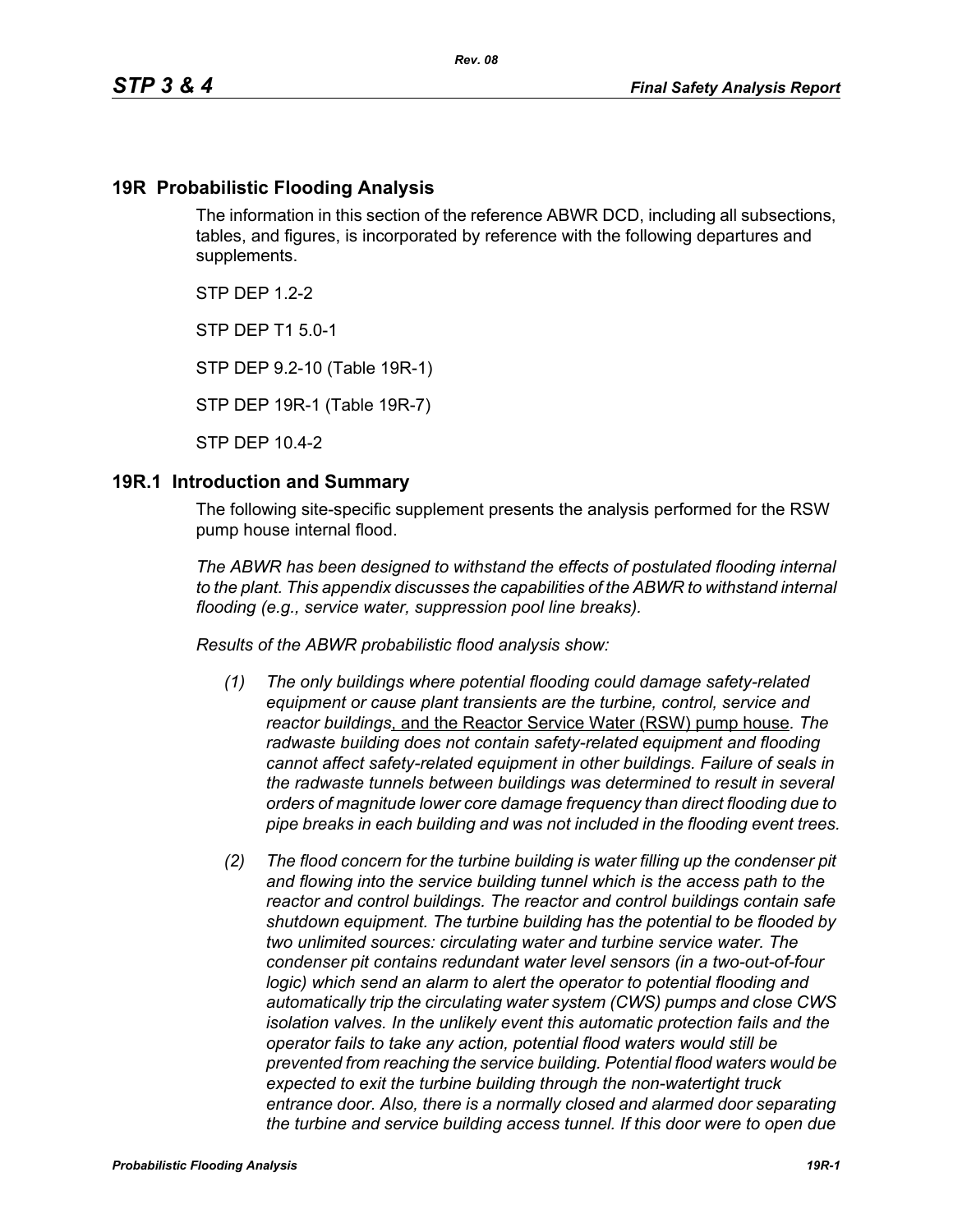*to water pressure from the flood, watertight doors at the entrances to the reactor and control buildings from the service building should prevent damage to safety-related equipment. Turbine service water (TSW) breaks must be manually mitigated by either tripping the pumps, or closing valves, or opening the truck entrance door. Sufficient time is available to complete these actions (greater than several hours) due to the relatively low TSW flow and the large size of the turbine building. CWS breaks dominate the CDF so no TSW event trees were completed. Thus, no impact on plant safety is expected from potential turbine building flooding. The estimated core damage frequency from turbine building flooding is extremely small for a plant with a low power cycle heat sink (PCHS) and is slightly higher for a high PCHS.*

*(3) The control building could potentially be flooded by the reactor building service water (RSW) system which is an unlimited source or by breaks in the Fire Water System. The control building has six floors but floor drains and stairwells would direct all potential flood waters to the bottom floor where the safety-related reactor building cooling water (RCW) system components are located. There are three divisions of RCW/RSW in physically separate rooms with watertight doors.*

*The RCW/RSW rooms in the control building lower level contain two sets of water level sensors in each division in a two-out-of-four logic. The first set of sensors send an alarm signal to the operator at 0.4 meter. The second set of sensors are actuated at 1.5 meters and send an alarm signal to the operator and trip the RSW pumps and close RSW system isolation valves in the affected division. Water remaining in the lines between the control building and the ultimate heat sink could be siphoned or* drained *into the control building. The water pumped into the control building prior to isolation of the RSW system and the water drained in from the RSW line outside is limited to affecting only one RCW division. The two other safety divisions (or alternate means) would remain undamaged and able to be used to achieve safe shutdown if necessary. The estimated core damage frequency from RSW flooding is extremely small.*

*Fire Water System breaks could cause flooding in all three safety divisions on a given floor since doors separating the divisions do not have sills. Floor drains and other floor openings in all three divisions ensure that postulated fire water breaks, if unisolated, will be directed to the first floor. The CDF for fire water flooding in the Control Building is extremely small.*

*The total control building flooding CDF is extremely small.*

(4) *The reactor building is adequately protected from flooding concerns by the following:*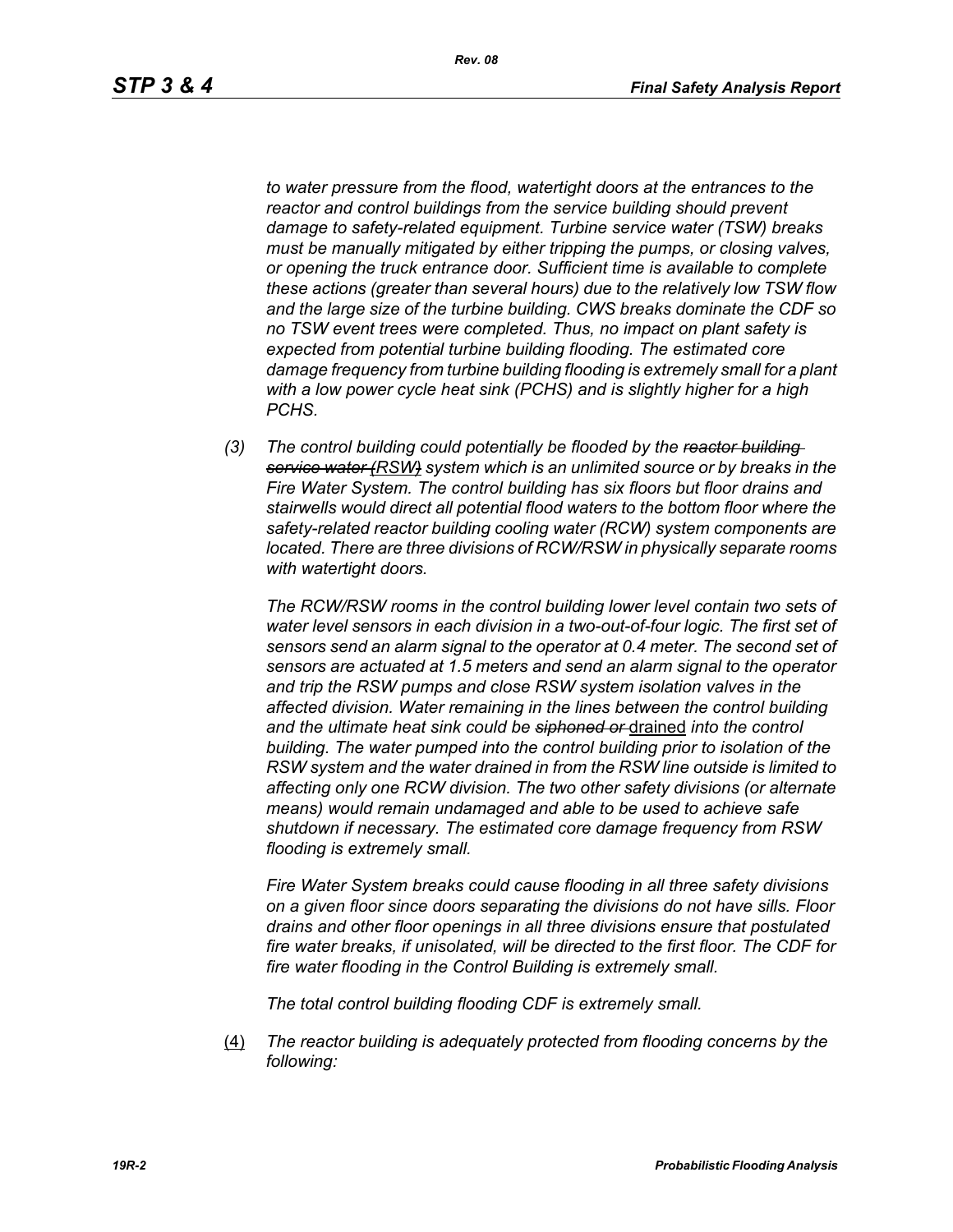(5) The RSW pump house could also be potentially flooded by breaks in the RSW system, which is an unlimited source of water from the Ultimate Heat Sink (UHS). The RSW pump house has two floors, the pump room floor at elevation (-) 18 ft, and the electrical and HVAC room at elevation 14 ft, and is divided into three physically separate sections, by 3 hour fire-rated concrete walls and 3 hour fire-rated watertight doors between the pump rooms and between the electrical and HVAC rooms. The watertight doors provide emergency and maintenance access to the rooms on each level. The watertight doors are capable of withstanding full flood pressure in either direction, and are alarmed at a security alarm station if open, and in the Control Room if not dogged closed.

The roof of the RSW pump house is at elevation 50 ft, which is above the site Design Basis Flood level. There are no openings into the RSW pump house below 50 ft. The entrance to the RSW pump house is from the roof.

Within each RSW pump rooms, two lines from the UHS, at approximately 8 ft elevation, supply water to the two, horizontal RSW pumps in each division through a normally open, locked open, manual valve. After the RSW pump, the associated RSW strainer, and the pump discharge isolation motor operated valve (MOV), the RSW supply lines combine into a single supply line per division with a division isolation MOV. RSW then passes into the divisionally separated RSW tunnel to supply the RSW/RCW heat exchangers in the basement of the Control Building. Return from the RSW/RCW heat exchangers enters the associated divisionally separated RSW tunnel, enters and passes through the RSW pump room, the return isolation MOV, and discharges to the UHS basin above the UHS operating water level.

The RSW supply line to each RSW pump is designed in accordance with break exclusion criteria, which eliminates pipe stress as a potential failure mechanism. In addition, UHS water is treated to minimize the effects of corrosion and fouling and the reinforced concrete wall common to the UHS basin and RSW pump house is designed with reduced allowable stresses to minimize the potential for concrete cracking.

Two sets of water level sensors in each division pump room are arranged in a two-out-of-four logic. The first set of sensors end an alarm signal to the operator at 0.4 meter. The second set of sensors are actuated at 1.5 meters and send an alarm signal to the operator and trip the RSW pumps and close the RSW motor operated isolation valves in the affected division. The RSW line before the automatic isolation valve in the pump discharge is isolable with operator action to unlock and close the normally open, locked open manual suction isolation valve.

With an unisolable break in a RSW line, the pump room will flood, the electrical and HVAC room above the pump room will flood, and water will exit the RSW pump house through HVAC ventilation intake and discharge penetrations in the roof of the RSW pump house (one set for each division)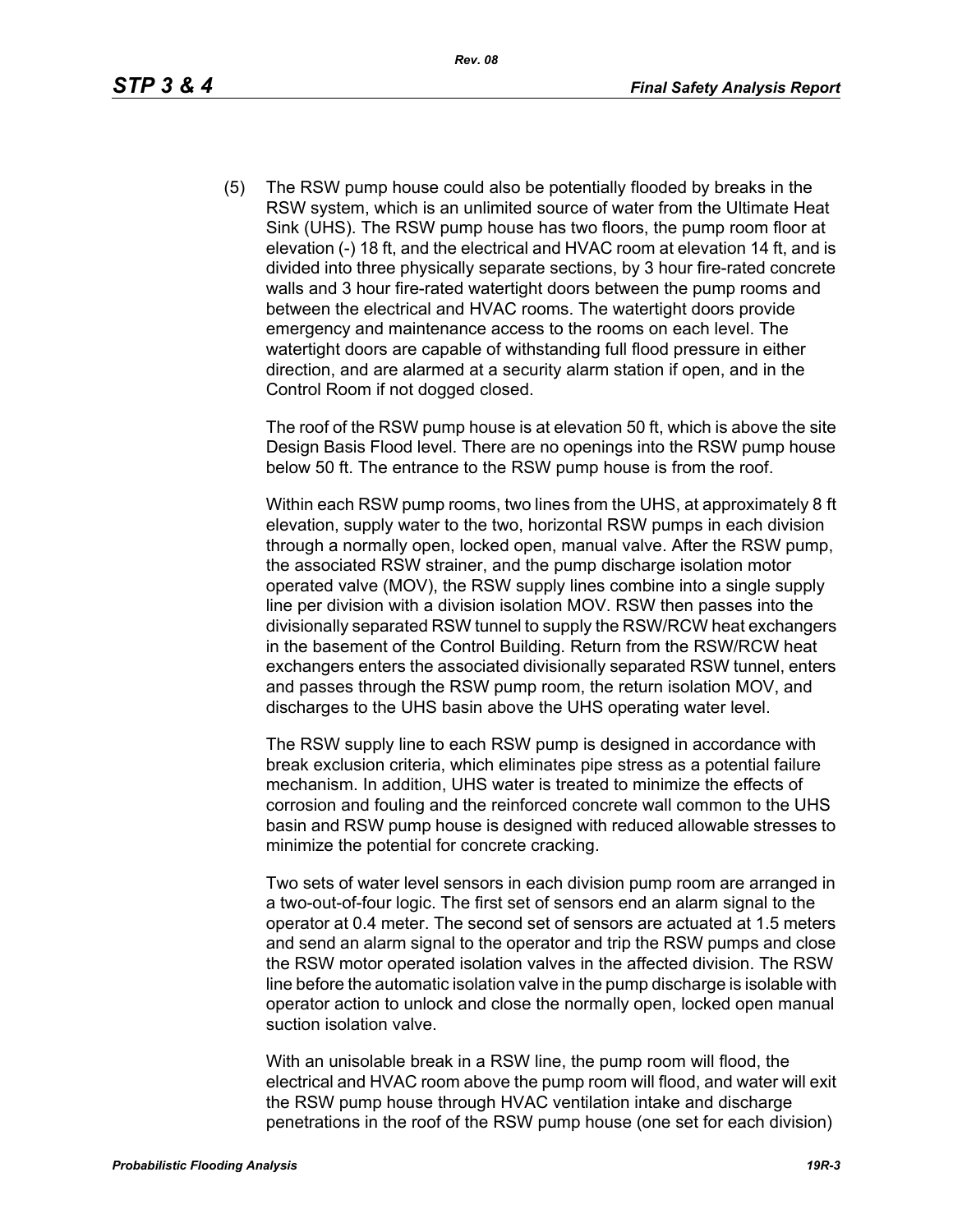disabling the associated RCW and essential core cooling system division. The other two safety division (or alternate means) would remain undamaged and able to be used to achieve safe shutdown. The estimated core damage frequency from RSW pump house flooding is extremely small.

Fire Water System breaks could cause flooding in a single RSW division, but the division separation described above serves to limit the effects of Fire Water System breaks to that RSW division. The expected flood effects from fire water system breaks in a single RSW division are not expected to be as severe as the RSW piping breaks analyzed because the flow rates are significantly less allowing more time for operator action to stop or reduce the flow. The core damage frequency for fire water flooding in the RSW pump house is extremely small.

The total RSW pump house flooding core damage frequency is extremely small.

(6) *(4) The total RSW pump house flooding core damage frequency is extremely small. The estimated total core damage frequency from internal flooding is very small for a high PCHS. This low risk level is attributable to the relatively*  low probability of large internal floods and the physical separation of certain *safety equipment in the ABWR design. It is highly unlikely that a single flood can result in loss of more than one safety division. Where there is a potential for large flood sources to affect equipment in more than one division, instrumentation for detecting the flood and isolating the flood source is provided. The two remaining safety divisions and alternate core cooling and decay heat removal features (e.g., AC independent water addition, power conversion system) give high assurance of achieving safe shut down.*

#### **19R.3 Screening Analysis (Water Sources and Buildings)**

*In order to focus the flooding analysis on buildings and water sources that have the potential to cause flooding concerns, a screening analysis was completed to eliminate sources and buildings that, for various reasons, do not require further analysis.*

*The screening analysis was carried out for each of the buildings. From a safe shutdown perspective, the radwaste building does not contain any equipment that is required for safe shutdown and because of physical separation, flooding cannot affect safe shutdown equipment in other buildings. Therefore, the radwaste building was not evaluated further for flooding concerns. Failure of seals in the radwaste tunnels between buildings was determined to result in several orders of magnitude lower core damage frequency than direct flooding due to pipe breaks in the buildings and was not included in the flooding event trees. Adequacy of these seals should be confirmed by the COL applicant. The turbine building does not contain any safe shutdown equipment but a flood could cause a turbine trip which is an accident initiator. Also, the turbine building is next to the service building which is the access to the reactor and control buildings and so flooding between the two buildings must be considered. The reactor and the control buildings*, and the RSW pump house *contain safe shutdown equipment (e.g., RHR, RCIC, HPCF, RSW, Class 1E batteries). The flooding analysis*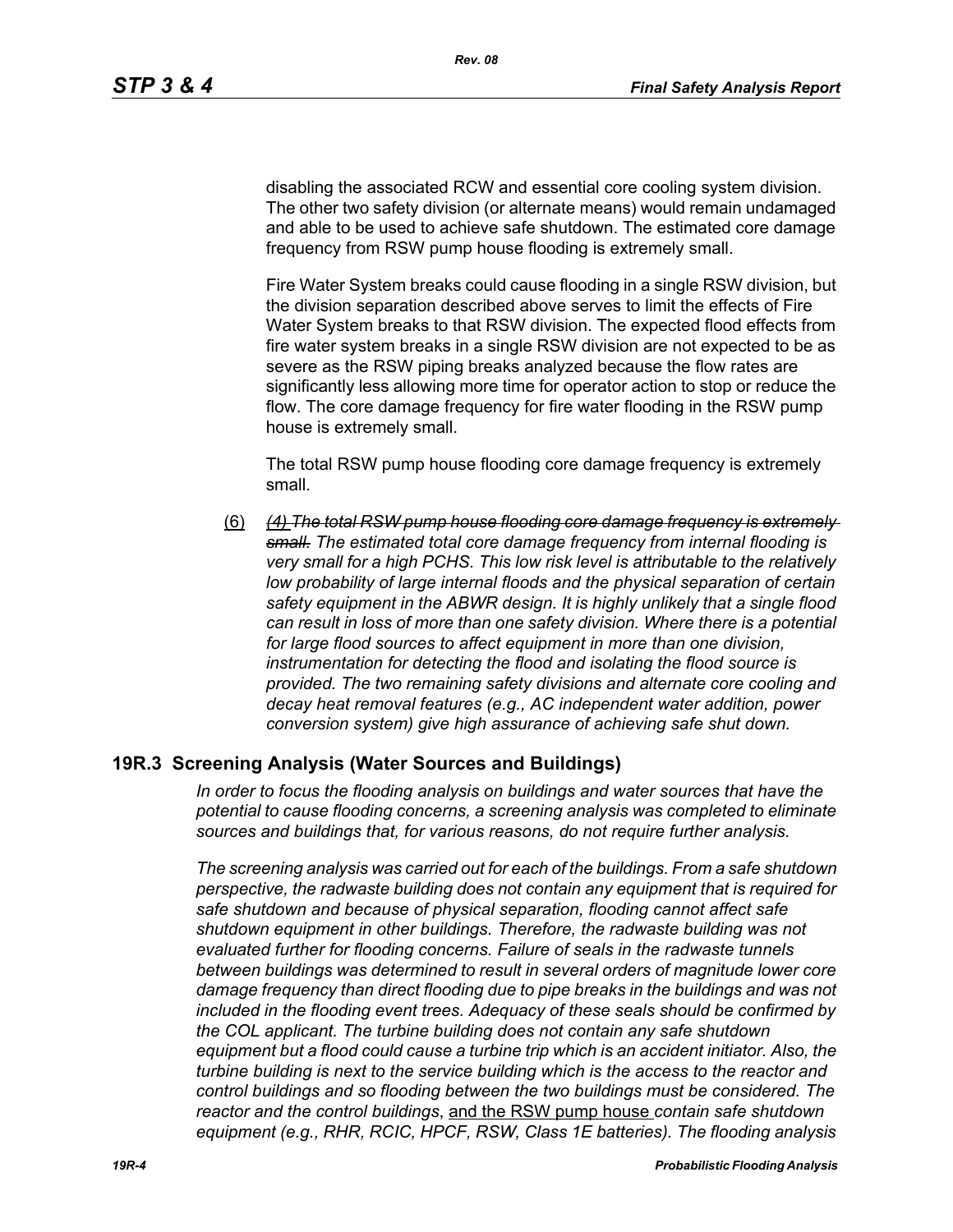*will thus focus on the turbine, control, service and reactor buildings*, and the RSW pump house*, all of which either contain safety-related equipment or where flood damage could result in plant transients.*

## **19R.4 Deterministic Flood Analysis**

The following site-specific supplement presents the analysis performed for the RSW pump house internal flood.

*This subsection summarizes the physical design features of the ABWR that are capable of mitigating the effects of potential floods. A more detailed discussion of ABWR flooding features is contained in Tier 2 Subsection 3.4. The analysis will focus on the turbine, control, and reactor buildings,* and the RSW pump house.

## **19R.4.2.4 Watertight Doors**

STP DEP T1 5.0-1

The following site-specific supplement presents the analysis performed for the RSW pump house internal flood.

*ECCS equipment rooms on the first floor of the reactor and control buildings*, the RSW pump rooms, and the RSW electrical and HVAC rooms *have watertight doors. Also, external entrances to the control and reactor buildings below* flood *level* (Refer to Section 3.4) *have watertight doors.* The external entrance to the RSW pump house is above the design basis flood level. *The entrance to other divisional rooms have fire rated doors. These doors are normally closed and are included in the security surveillance system. These doors can be opened only with a card key and if left open security personnel will be alerted immediately. This system gives high assurance that the divisional separation will not be breached due to a door being inadvertently left open. The alarm system can detect if a watertight door is closed but not if it is dogged.*  The watertight doors in the RSW pump house are alarmed in the Control Room if the door is not dogged. *A once per shift walkdown will ensure that watertight doors remain dogged when not in use.*

### **19R.4.2.5 Floor Drains**

The following site-specific supplement presents the analysis performed for the RSW pump house internal flood.

*The reactor and control buildings*, and the RSW pump house *contain floor drains to direct potential flood waters to rooms where sumps and sump pumps are located. The drain system is sized to withstand breaks in the fire water system which is the most probable flood source for these two buildings. Sizing of the drain system will include provisions for plugging of some drains by debris.*

# **19R.4.3 Turbine Building Features**

 $STP$  DFP 12-2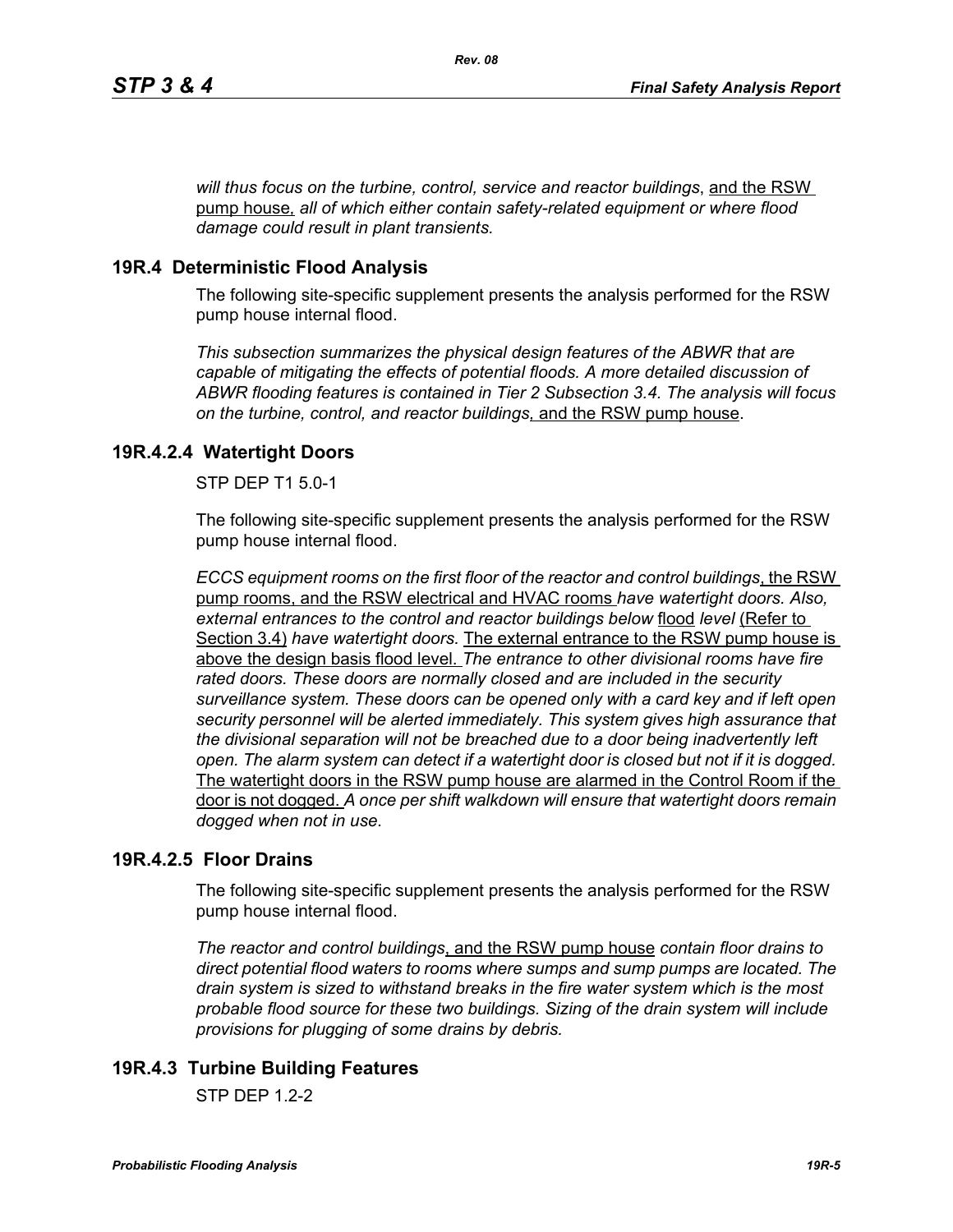*There is no safety-related equipment located in the* The *turbine building. It is included as part of the detailed flood analysis because it containsnon safety-related equipment (e.g., condenser, condensate pumps) that could be used to achieve safe shutdown if required, a turbine building flood could result in a turbine trip which is a transient initiator, and because it is connected to the control and reactor buildings through the service buildings access tunnel. Since the control and reactor buildings contain safetyrelated equipment, interbuilding flooding must be addressed.*

STP DEP 10.4-2

*If either the circulating or turbine service water systems were to develop a leak and flood the turbine building, several features exist to mitigate the consequences of the flood. There are* four circulating water pumps and three turbine service water pumps with **threefour** circulating water pumps and two turbine service water pumps in operation *supplying water* from the intake structure to the screenhouse *to the turbine building. Each pump has an associated motor operated isolation valve* with the isolation valve on any idle circulating water pump closed. *The condenser pit has redundant water level sensors arranged in a two-out-of-four logic. If flooding were to occur, the level sensors would alert the control room operator, trip the CWS pumps and close CWS valves. For breaks in the TSW system, adequate time (greater than 2 hours) is available for operator action to trip pumps, or close isolation valves, or open the truck entrance door.*

#### **19R.4.4 Control Building**

STP DEP 19R-1

*The RCW/RSW rooms contain two sets of diverse safety grade level sensors in a two out of four logic. The first set is located at 0.4 meters from the floor and is intended to alert the control room operator to investigate for the presence of water in the RCW/RSW rooms. The second set of sensors are located at 1.5 meters and informs the control room operators that a serious condition exists that needs immediate attention. In addition, the upper level sensors trip the RSW pumps and close*  redundant supply side *motor operated isolation valves in the RSW system of the affected division.* Redundant motor-operated valving is provided to ensure that the UHS basin water does not gravity drain to the control building.

*Anti-siphon capability (e.g., vacuum breakers, air breaks) is included to prevent continued flooding in the event that the RSW pump is tripped but the isolation valves do not close. Figure 19R-2 depicts the RSW system. Given that the pumps have tripped, actuation of the anti-siphon* redundant automatic isolation *capability will terminate the flood. The ABWR UHS cannot gravity drain into the control building.*

*From the above, it is concluded that the only flooding concern in the control building is a leak in the RSW system that threatens the RCW system motors in the RCW/RSW*  rooms. If the upper level sensor alarms, it is a clear indication of a major RSW system *leak in the RCW/RSW room.*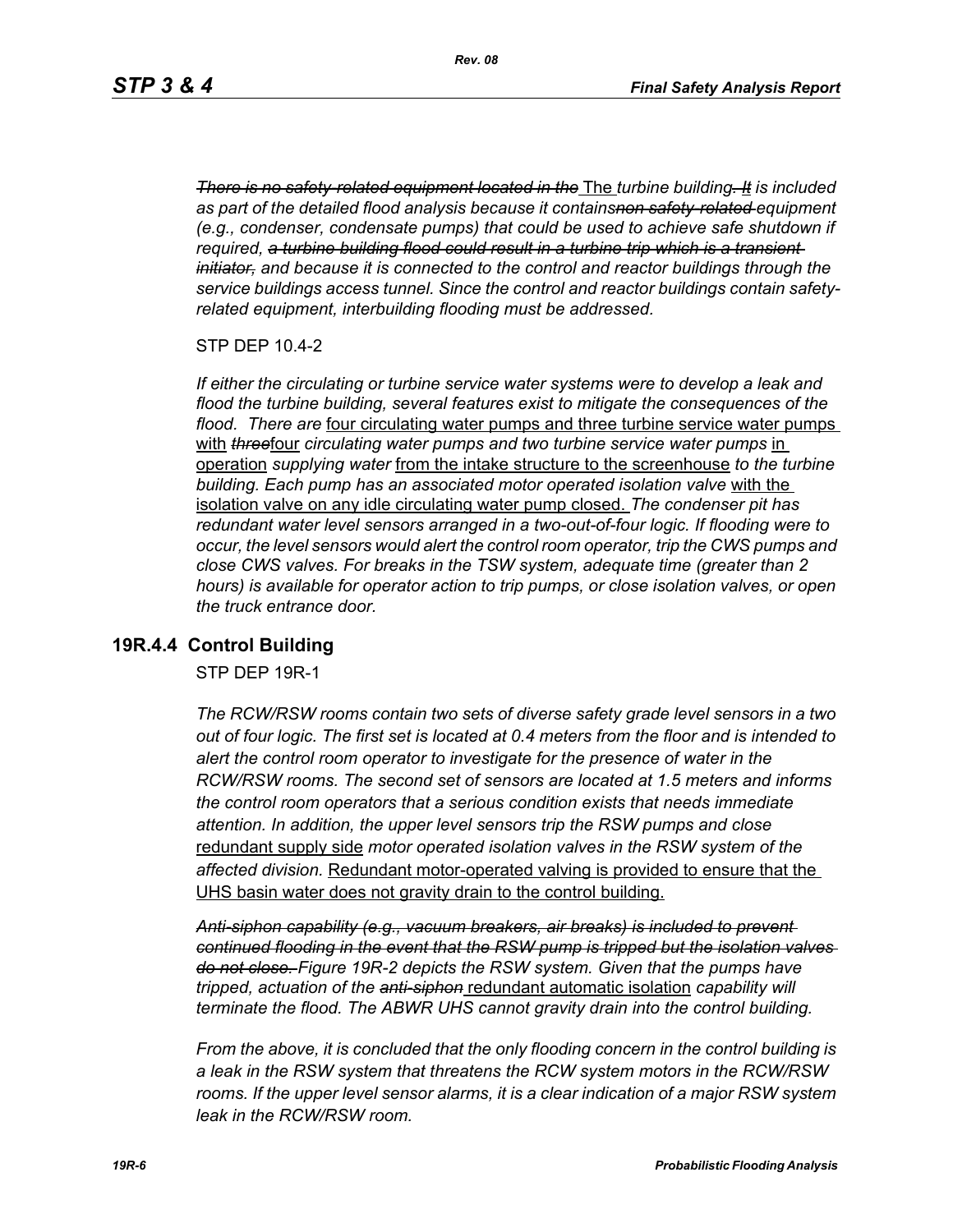*The following assumptions are used in this "worst case" control building flood:*

- *(1)* The ultimate heat sink (UHS) is at an elevation higher than the control building RCW/RSW rooms such *thanthat* draining *siphoning* of UHS water through the RSW system to the RCW/RSW rooms is possible.
- *(2) There is a maximum* approximately *of* 580*4000 meters of pipe (*270 m*2000 each for supply and* 310 m *return) between the UHS and RCW/RSW room which can be discharged to RCW/RSW room following RSW pump trip.*
- *(3) The size of the RSW crack is about 103 cm2 (16 in2) per ANSI/ANS-58.2 and BTP MEB 3-1.*
- *(4) The leak occurs in the RCW/RSW room.*
- *(5) No operator action was assumed.*

*The results of this "worst case" control building flood are:*

- *(1) A leak occurs in the RCW/RSW room with the RSW pump running and the lower level sensor alarms at 0.4 meters.*
- *(2) The water level continues to rise and reaches the high level sensor. The RSW pumps in the leaking division are tripped* and redundant supply isolation valves are automatically isolated *at 1.5 meters*.
- *(3) Water flows into the RCW/RSW room from the 4000*580 *meters of RSW pipe outside the control building.*
- *(4) No water leaves the flooded room and only one division of RCW is affected.*

#### **19R.4.6 RSW Pump House**

The following site-specific supplement presents the analysis performed for the RSW pump house internal flood.

The RSW pump house contains the safety-related RSW pumps and support equipment that could be used to achieve safe shutdown. Potential flooding of the RSW pump house could thus negatively impact the plant's ability to reach and maintain safe shutdown.

Of the two sources of water in the RSW pump house listed in Table 19R-1, the fire water system flowrate is low and the system contains a flow alarm to alert the operator to a potential flooding condition. Adequate time would be available to locate and isolate fire water system leaks before any safety-related equipment would be damaged.

The only flooding concern in the RSW pump house are potential leaks in the RSW system from the UHS, which is an unlimited source. Leaks in the RSW piping could cause flooding damage to the RSW pumps in the bottom floor and, if unisolated, the electrical and HVAC equipment in the floor above. The three RSW divisions are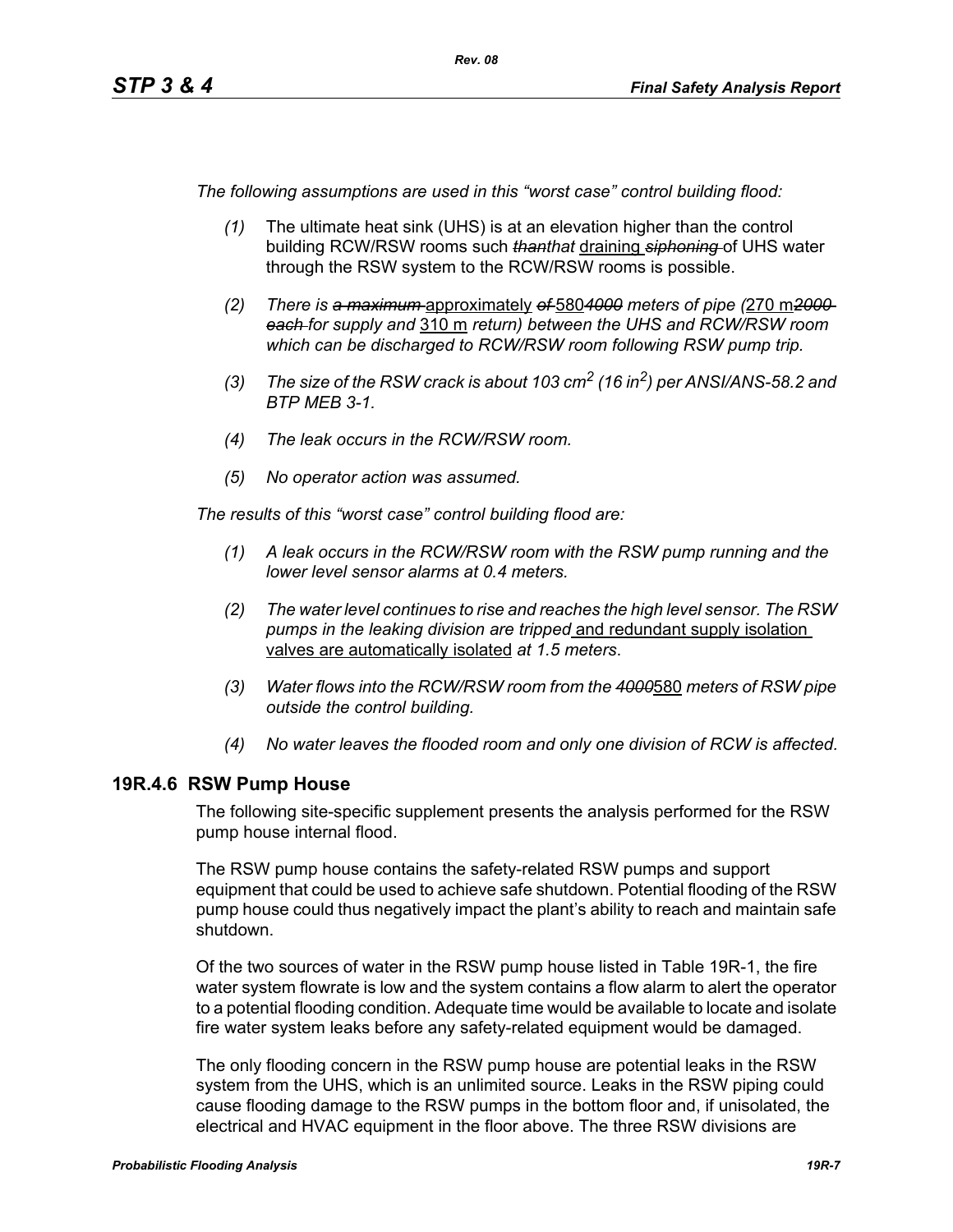physically separated into watertight compartments to the roof level. Each room is equipped with a sump pump.

Two sets of water level sensors in each division pump room are arranged in a two-outof-four logic. The first set of sensors send an alarm signal to the operator at 0.4 meter. The second set of sensors are actuated at 1.5 meters and send an alarm signal to the operator and trip the RSW pumps and close the RSW motor-operated isolation valves in the affected division. The RSW line before the automatic isolation valve in the pump discharge is isolable with operator action to unlock and close the normally open, locked open manual suction isolation valve.

From the above, it is concluded that the only flooding concern in the RSW pump house is an unisolable leak in the RSW piping that threatens the RSW motors and associated support equipment. If the upper level sensor alarms, it is a clear indication of a major RSW system leak in the RSW pump house.

The following assumptions are used in this "worst case" RSW pump house flood:

- (1) The size of the RSW crack is approximately 103  $\text{cm}^2$  (16 in<sup>2</sup>) per ANSI/ANS-58.2 and BTP MEB 3-1.
- (2) The leak occurs in the RSW pump room.
- (3) No operator action was assumed.

The results of this "worst case" RSW pump house flood are:

- (1) A leak occurs in the RSW pump room and the lower level sensor alarms at 0.4 meters.
- (2) The water level continues to rise and reaches the high level sensor. The RSW pumps in the leaking division are tripped at 1.5 meters.
- (3) Water flows into the RSW room from the UHS.
- (4) No water leaves the flooded division until it exits the HVAC supply and return at the roof of the RSW pump house. Only a single division of RSW and ECCS is affected.

From the above, it is concluded that there are no flooding concerns in the RSW pump house because most sources of water are either not large enough or leak at small enough rates that no equipment damage could reasonably occur. The only potential water source of concern is the RSW system and only one division of RSW would be affected. The reactor could be brought to safe shutdown using equipment from the other two divisions.

#### **19R.5.2 Methodology**

The following site-specific supplement presents the analysis performed for the RSW pump house internal flood.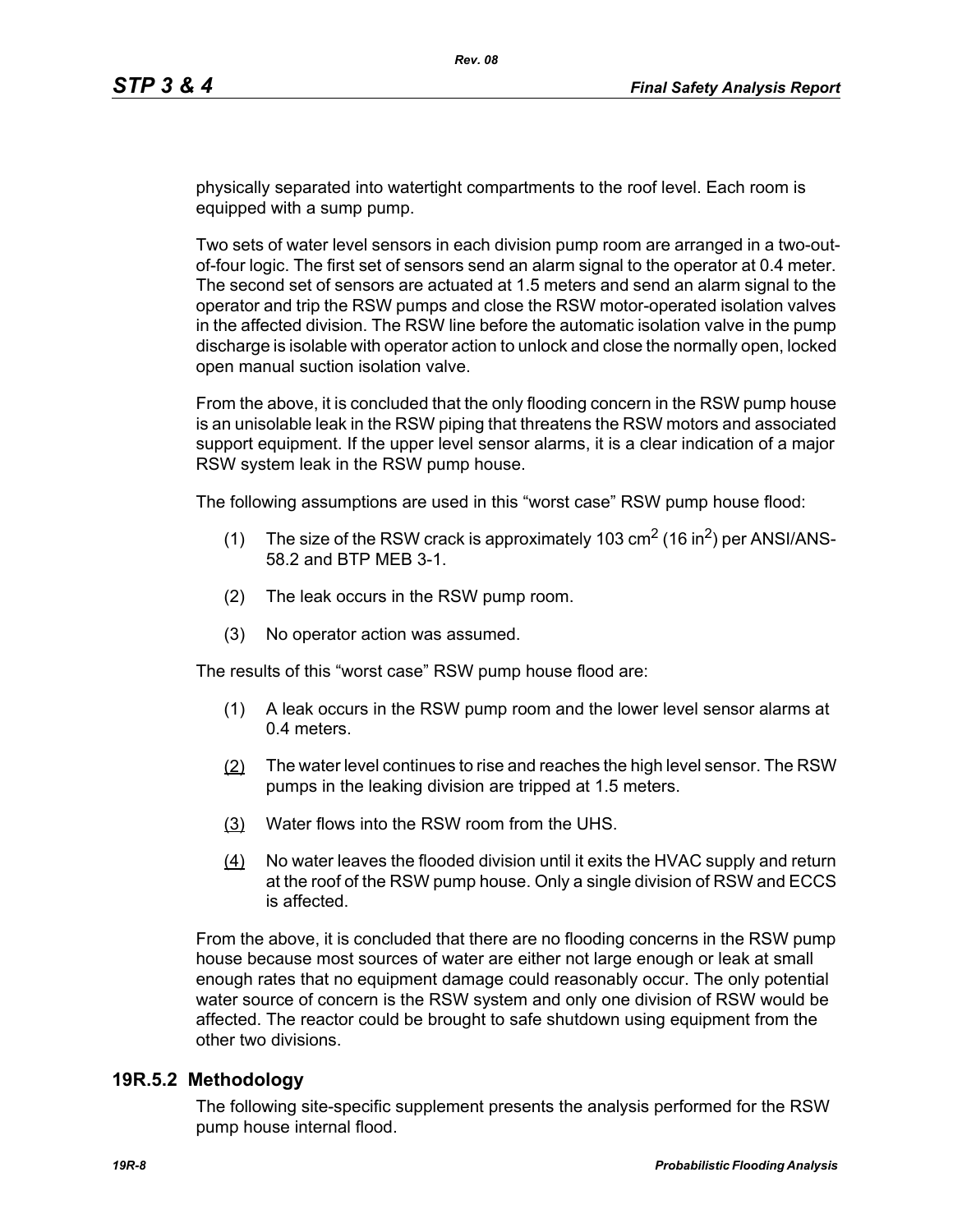(5) For the RSW pump house flood evaluation, the data developed to quantify the Control Building flooding is used to perform a similar bounding evaluation of the consequences of flooding in the RSW pump house.

### **19R.5.3 Turbine Building**

### STP DEP 1.2-2

*The turbine building does not contain any safety-related equipment* with the exception of instrumentation associated with Reactor Protection System and condensate pump motor trip circuit breakers*. But*Although the instrumentation and the circuit breakers are located at or above elevation 19700 TMSL (59'-3 1/2" MSL) well above the internal flood level described below and the external flood level of 40.0 ft MSL and prevented from the floods, *the flooding of the turbine building can initiate a reactor trip and may impact the safe shutdown of the plant if the water reaches the control building through the service building access tunnel. There are several water sources listed in Table 19R-1 that may leak into the turbine building. Only the two unlimited water sources (circulating water and turbine service water) are capable of flooding the turbine building and threatening safety equipment in the control building.*

#### STP DEP 10.4-2

The following site-specific supplement addresses the STP Site being a high PCHS design and having all openings to safety-related buildings below flood level closed.

*The circulating water system (CWS) has three* four *pumps* located in the main intake structure *and each pump has an associated motor operated isolation (shutoff) valve.*  All of the four pumps are normally operating. *The turbine service water (TSW) system has three pumps and three motor operated isolation valves. For a* the *high power cycle heat sink*PCHS *plant design* at STP 3 & 4 *(i.e., the heat sink is at an elevation higher than grade level of the turbine building), an additional isolation valve is installed in each line. All of these are classified as non-safety grade equipment. If a large pipe break develops either in the CWS or TSW piping and initiates flooding in the turbine building, it is necessary either to trip all of the pumps (for a low heat sink) or to close all of the valves of the associated system to terminate the flood. Four redundant safety grade water level sensors (operating in a two-out-of-four logic) in the condenser pit of the turbine building will generate a signal to alert the control room operator and trip all pumps and close all isolation valves in the CWS. TSW breaks must be manually mitigated but, due to the lower flow rate (Compared to CWS), sufficient time is available to trip the pumps or close isolation valves from the control room. A turbine trip and reactor shutdown will be initiated as a consequence of turbine building flooding.*

*If one or more pumps fail to trip or its associated valves fails* fail *to close, the water level may rise up to the top of the condenser pit and reach grade level. If the operator received an alarm from the level sensors, even though the automatic protective features failed, the operator could open the truck entrance door (roll up type door) to allow the flood water to exit the building. If the operator does not receive an alarm, it is assumed that insufficient time will be available for the operator to open the truck door*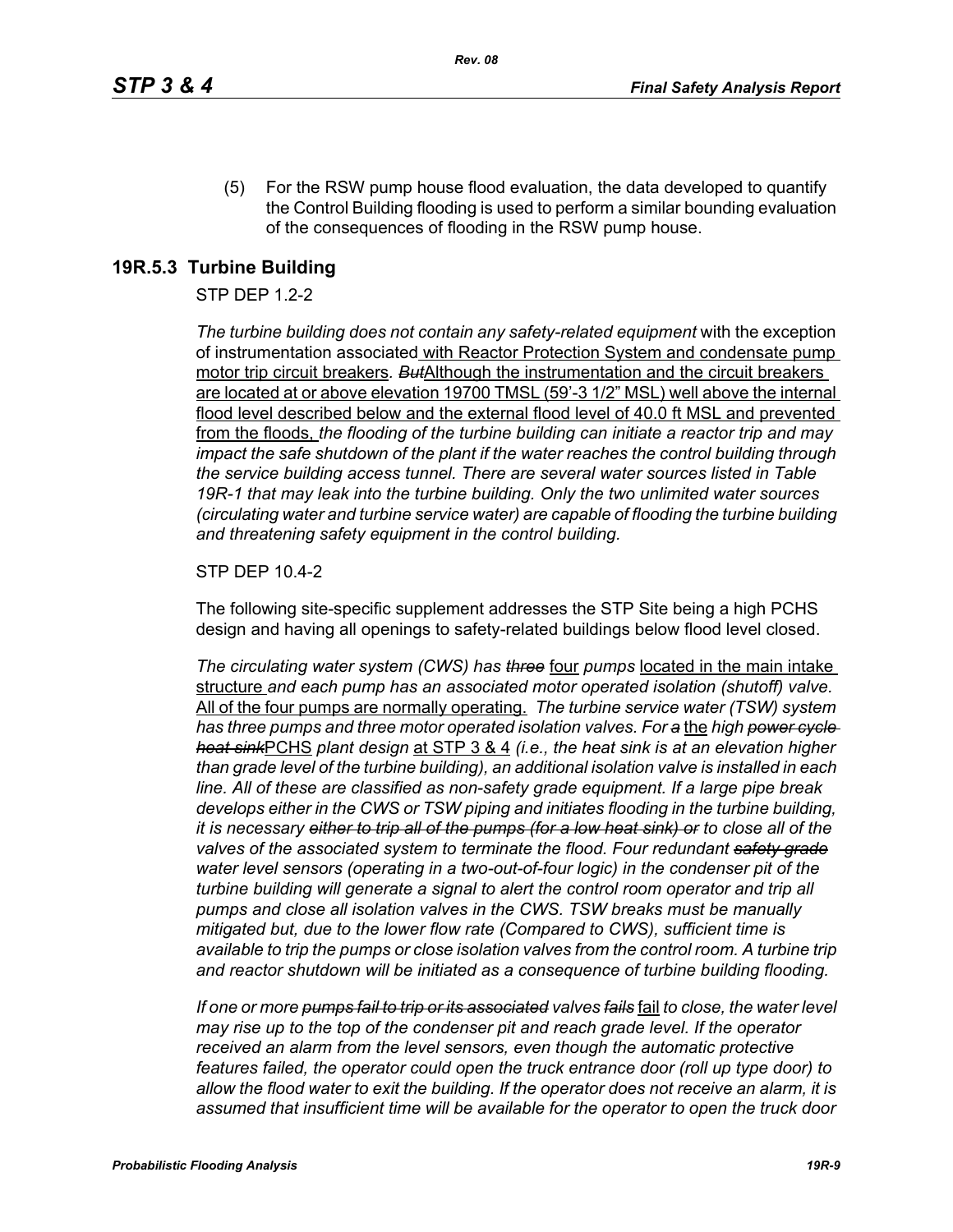for a CWS break before the water level would effectively cause binding of the door and *prevent opening. For TSW breaks, greater than 2 hours is available to open the door.*

*If the service building door fails open, the flood rate into the service building could be high enough to flood the service building to a significant level. Since the service building is the main entrance to the plant, personnel would hear or see the flood water and alert operators in the control room. Operator action could then be taken to manually trip the CWS or TSW pumps or close CWS or TSW valves. This is assuming that the level sensors failed but control circuitry for pump trip/valve isolation was still available.*

*If these actions failed, the flood waters would fill up the service building and could potentially enter the control or reactor buildings through several external normally closed watertight doors. On the first floor of the service building there is a watertight door which allows entrance to the reactor building cooling water (RCW) heat exchanger rooms. Failure of this door could allow the flood waters to damage equipment in all three safety divisions and potentially the battery room on the next*  level. If the watertight door to the RCW rooms does not fail, the water level would rise *up in the service building to the next level where there are two watertight doors, one to the battery rooms of the control building and another to the reactor building clean access area. Failure of the watertight door to the battery rooms is assumed to result in core damage as loss of all DC (batteries and battery chargers) will occur. DC power is required for control of safe shutdown systems or to depressurize and use non-safetyrelated makeup sources such as condensate or AC independent water addition systems. Failure of the watertight door to the reactor building clean access area could result in damage to all three electrical divisions. If none of these watertight doors fail, flooding could continue to the next level where a normally open watertight door*, normally closed except for routine ingress and egress, *allows access to the control room area. Given the extensive flooding which had occurred to this point, the operators would have sufficient time and warning to* ensure that *close this watertight door* is closed*. If the door failed or the operators failed to close it, no core damage should occur because automatic initiation of safety systems such as the high pressure core flooder would ensure that the core remained covered with water. Continued flooding would then reach grade level where the water could exit the service building through the main entrance. It is assumed that failure of any of the external watertight doors (except the control room door) results in core damage.*

*Figures 19R-7 and 19R-8 are event trees which describe the turbine building flooding for low and high Power Cycle Heat Sink (PCHS) configurations, respectively.* Note that Figure 19R-7 does not apply to STP 3 & 4 because they are a high PCHS design as described in Section 2.4S.1.1. *The accident progression due to a large pipe break in the CWS (the worst case flooding) is described in the event tree. As the CWS break is bounding, no TSW flooding event trees were developed. The success or failure of each flood mitigating feature in the event tree diagram may have a significant impact on the result of accident progression. The event trees in Figures 19R-7 and 19R-8 are described as follows:*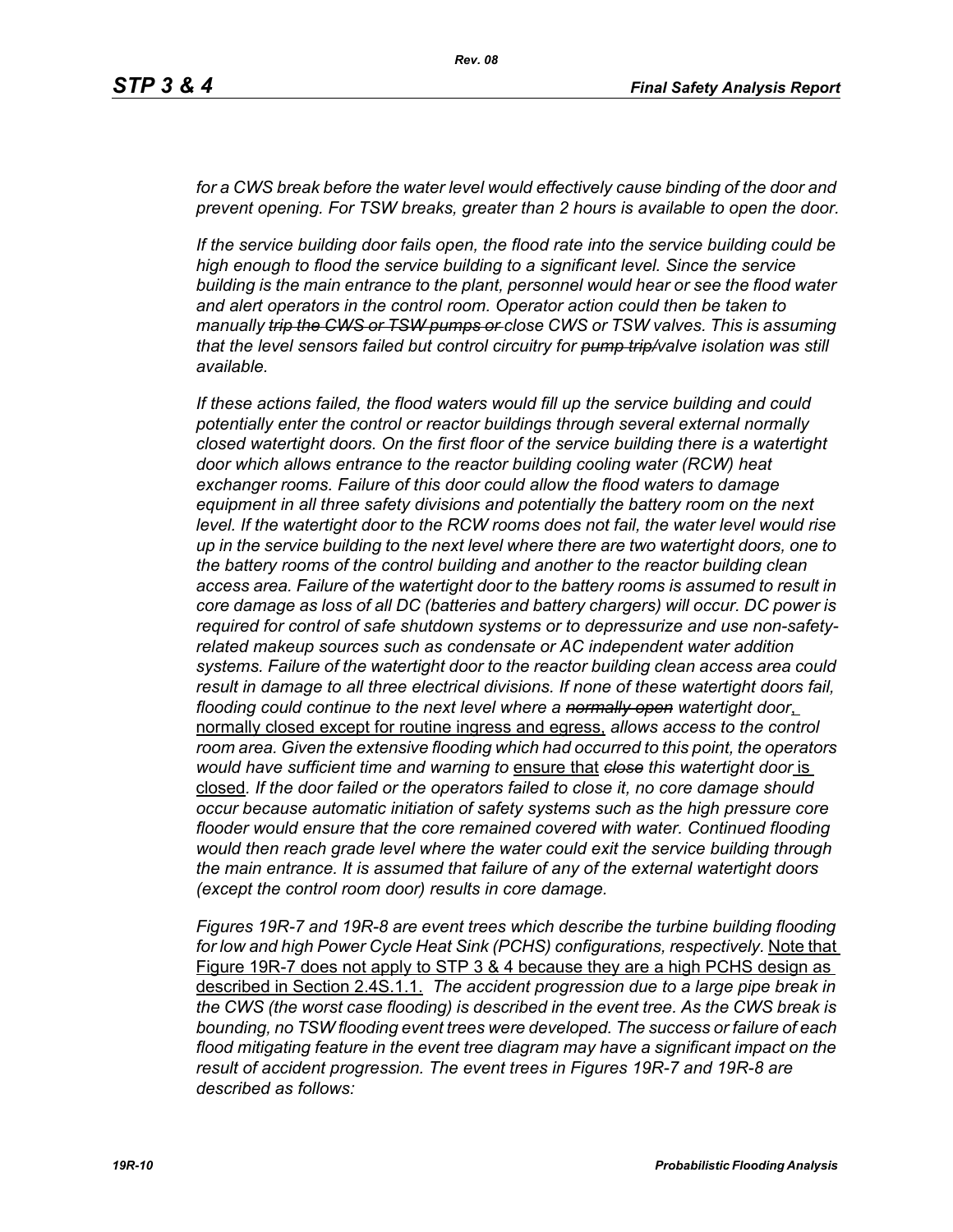- *(2) Four redundant safety-grade water level sensors (operating in two-our-offour-logic) in the condenser pit of the turbine building detect and alert control room operators about flooding (detection).*
- *(3) The bus breaker and/or pump breakers of CWS pumps open and trip all three*  operating *pumps (flooding prevention for low PCHS). Although siphoning could occur if the PCHS was higher than the bottom of the condenser pit, the siphon could not cause flooding to grade level. Therefore, the flood would be contained within the turbine building. In case of* the *high PCHS* design of STP 3 & 4, *the success probability of this feature is* not credited for turbine building flood mitigation *assumed to be zero.*
- *(4) CWS isolation valves close (flooding prevention for high or low PCHS).*
- *(8) The control room operator can prevent flood damage to safety-related equipment by manually tripping the GWS pumps or closing the CWS valves. It is assumed that if automatic features failed (given that the sensors did not*  fail) that control room actuations would also fail. If the sensors failed though, *it may be possible to manually close the valves or trip the pumps from the control room once the operator is aware of the flooding condition. The probability of success is higher if the sensors did not fail because the operator would receive two indications of flooding: early in the scenario from the sensors in the turbine building and later from personnel in the service building if the flood were to propagate to that point. In either case, the watertight doors in the control and reactor buildings can prevent damage to safety-related equipment.*

*The description of flooding for a high PCHS is the same as for a low PCHS except that the pump tripping feature is not credited.*

*The core damage frequency for turbine building flooding is extremely small for a low PCHS and slightly higher for a high PCHS* design of STP 3 & 4*.*

### **19R.5.4.1 RSW Line Breaks**

STP DEP 19R-1

*The RSW system is the only unlimited water source that could cause substantial flooding in the control building (Table 19R-1). It is highly unlikely that RSW flooding could damage more than one safety division. But the occurrence of several unlikely random failures and operator errors could result in flooding damage to equipment in all three RCW divisions.* 

*The safety-related RCW motors are located on the -8,200 mm elevation (the lowest level of the control building) in three RSW/RCW rooms which are physically separated from each other by concrete walls and watertight doors. Each RSW/RCW room is also equipped with a sump pump.*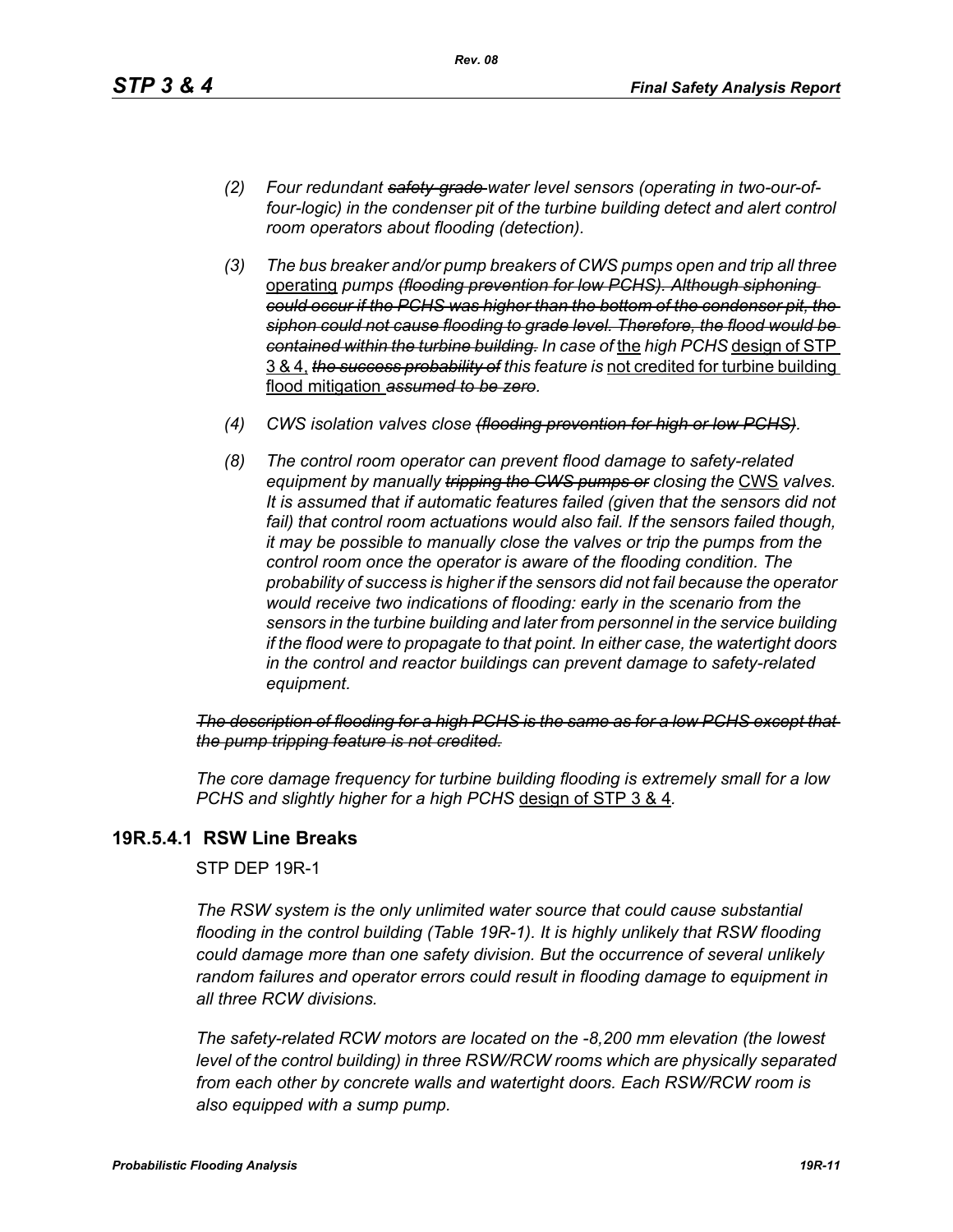*Each of the three RSW divisions has two safety grade pumps* and *safety grade motor operated isolation (shutoff) valves, and anti-siphon capability (e.g., vacuum breaker) (Figure 19R-2). During normal operation, one pump in each divsion*division *is operating and the other pump is in standby. If a large leak or a pipe break develops in any one of the RSW/RCW rooms, tripping the pump and closing the associated valves in the affected division will stop the flooding. If the RSW pump trips* and*but* one *isolation valves fail*s *to close, then the* redundant set of isolation valves *anti-siphon capability prevent continued flooding. Four redundant safety grade water level sensors (operating in a two-out-of-four logic) at the lower level (0.4 meter) of the control building will generate a signal to alert the control room operator. If the control* room operator fails to take appropriate action to stop the water flow, the second set of *level sensors will actuate when the water reaches the 1.5 meter level of the room. At this level, the sensors (operating in two-out-of-four logic) not only send an alarm signal to the operator but also trip the affected RSW pump and close all the isolation valves. The upper level sensors are diverse from the lowest level sensors.*

#### **19R.5.6 RSW Pump House**

The following site-specific supplement presents the analysis performed for the RSW pump house internal flood.

The RSW pump house contains the safety-related RSW system, which is used to remove the heat from the RCW heat exchangers. The RSW pump house could potentially be flooded by the RSW system which is an unlimited water source. Unisolated breaks in the fire water system could cause inter-divisional flooding since the RSW divisional separation splits the RSW pump house into three, watertight compartments. Watertight doors separate the RSW divisions.

#### **19R.5.6.1 RSW Line Breaks**

The UHS is an unlimited water source that could cause substantial flooding in the RSW pump house (Table 19R-1). It is highly unlikely that RSW flooding could damage more than one safety division. But the occurrence of several unlikely random failures and operator errors could result in flooding damage to equipment in all three RSW divisions.

The safety-related RSW pump motors are located on the lowest level of the RSW pump house in three RSW pump rooms which are physically separated from each other by concrete walls and watertight doors. Each RSW pump room is also equipped with a sump pump.

Each of the three RSW divisions has two safety grade pumps, safety grade discharge MOVs, a common header supply and return MOV and manually operated, normally open and locked open pump suction isolation valves. During normal operation, one pump in each division is operating and the other pump is in standby. If a large leak or a pipe break develops in any one of the RSW rooms, tripping the pump and closing the associated MOVs in the affected division will stop the flooding if it is downstream of the pump discharge MOV or in the RSW return line to the UHS. If the break is upstream of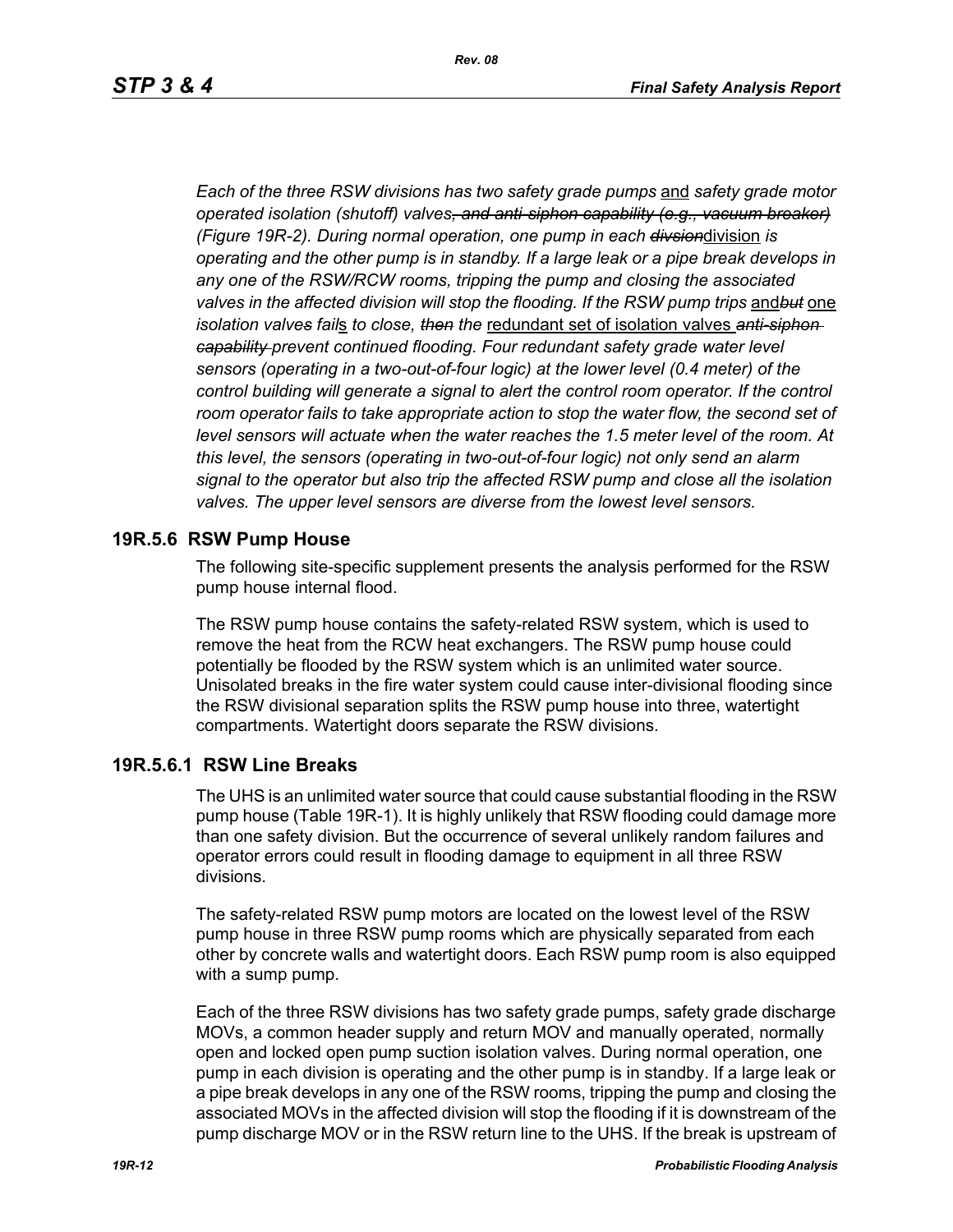the RSW discharge MOV, the break is unisolable without operator action to close the manually operated suction isolation valves. Four redundant safety-grade water level sensors (operating in a two-out-of-four logic) at the lower level (0.4 meter) of the RSW pump room will generate a signal to alert the control room operator. If the control room operator fails to take appropriate action to stop the water flow, the second set of level sensors will actuate when the water reaches the 1.5 meter level of the room. At this level, the sensors (operating in two-out-of-four logic) not only send an alarm signal to the operator but also trip the affected RSW pump and close all the isolation valves. The upper level sensors are diverse from the lower level sensors.

It is assumed that one division of RSW is lost in the event of flooding in the RSW pump room. Failure of the watertight doors between the RSW divisions will allow the flood water into a second, or third RSW pump room. Failure of all RSW pump rooms will require core cooling from the power conversion system or the AC independent water addition system (ACIWA).

A large pipe break in the RSW supply line in the RSW pump room is considered to be the worst case flooding in the RSW pump house. The description of events follows:

- (1) A large RSW pipe break occurs in an RSW pump room (flooding initiator).
- (2) Four redundant safety grade water level sensors located at the 0.4 m level detect and alert the control room operator about flooding (detection).
- (3) The operator investigates the presence of water and isolates the flooding by tripping the affected pump and/or closing the manually operated suction isolation valve (flooding prevention).
- (4) If the first level of detection fails or the operator fails to isolate the flowing water, then water continues rising in the room and the second set of diverse sensors located at 1.5 meters detects the water and trips the affected pump and closes the five automatic motor operated valves in the RSW division. Meanwhile the signal alerts the control room operator of the flooding condition (flooding prevention).
- (5) If the operator is successful in isolating the flooding, one safety division is assumed lost, otherwise the loss of all three safety divisions may occur (flooding mitigation).
- (6) In the unlikely event that the flood is not mitigated by automatic means or operator action, the water rises to the electrical and HVAC room and floods the entire RSW compartment. Water exits the compartment through the HVAC intake and discharge vents.
- (7) Failure of a watertight door at the pump room or the electrical and HVAC room could allow a second division of RSW to become flooded.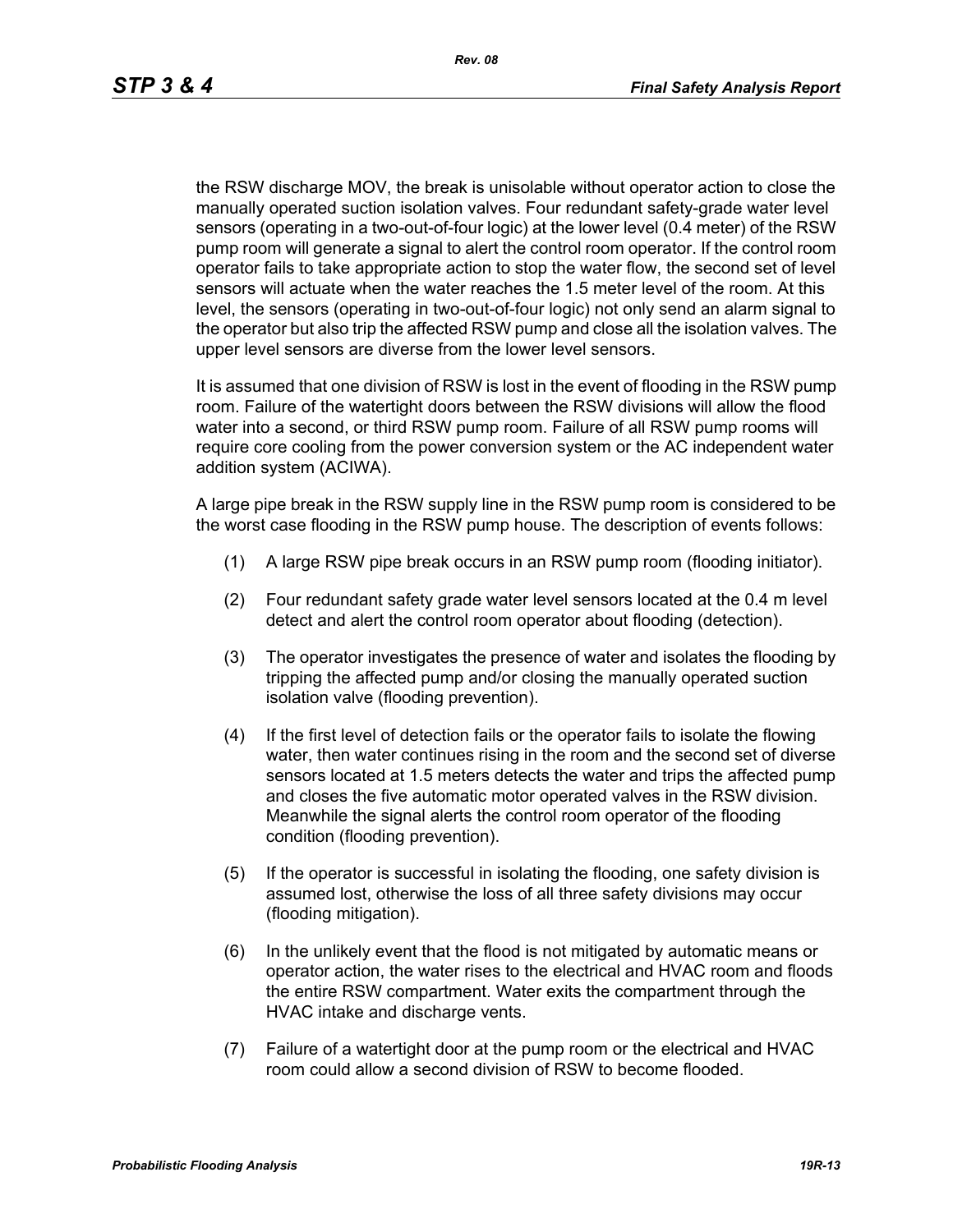- (8) Common cause failure of multiple watertight doors will disable the entire RSW system, forcing the plant to rely on the Power Conversion System and the ACIWA.
- (9) Reactor safe shutdown using available equipment (reactor shutdown).

The core damage probability for an RSW pump house flood is estimated to be extremely small.

### **19R.6.1 Results**

The following site-specific supplement presents the analysis performed for the RSW pump house internal flood.

*The results from the ABWR probabilistic risk analysis are shown in Table 19R-6 for the turbine, control and reactor buildings*, and the RSW pump house*. This conservative bounding analysis shows that the CDF for internal flooding is very small and is less than the total plant CDF.*

### **19R.6.2 Insights Gained from Analysis**

STP DEP 19R-1

The following site-specific supplement presents the analysis performed for the RSW pump house internal flood.

*Completion of the ABWR probabilistic flooding analysis has led to the following insights on the flooding mitigation capability of the ABWR:*

- *(1) The ABWR due to its basic layout and safety design features is inherently capable of mitigating potential internal flooding. Safety system redundancy and physical separation for flooding by large water sources along with alternate safe shutdown features in buildings separated from flooding of safety systems give the ABWR significant flooding mitigation capability. Also, fire protection features such as floor and wall penetrations and fire barriers help to contain potential flood sources.*
- *(2) Due to the inherent ABWR flooding capability discussed above, only a small number of flooding specific design features must be relied on to mitigate all potential flood sources. The flood specific features are: watertight doors on control and reactor building entrances, ECCS rooms, and RCW rooms*, and all levels of the RSW pump house*; floor drains in reactor and control building; RSW pump trip,* redundant *isolation valve closure and actuation of anti*siphon capability on high water level in the RCW rooms or RSW pump rooms; *CWS pump trip and valve closure on high water level in the condenser pit; and sump overfill lines on floor B1F of the reactor building.*
- *(3) All postulated floods can be mitigated without taking credit for operation of sump pumps.*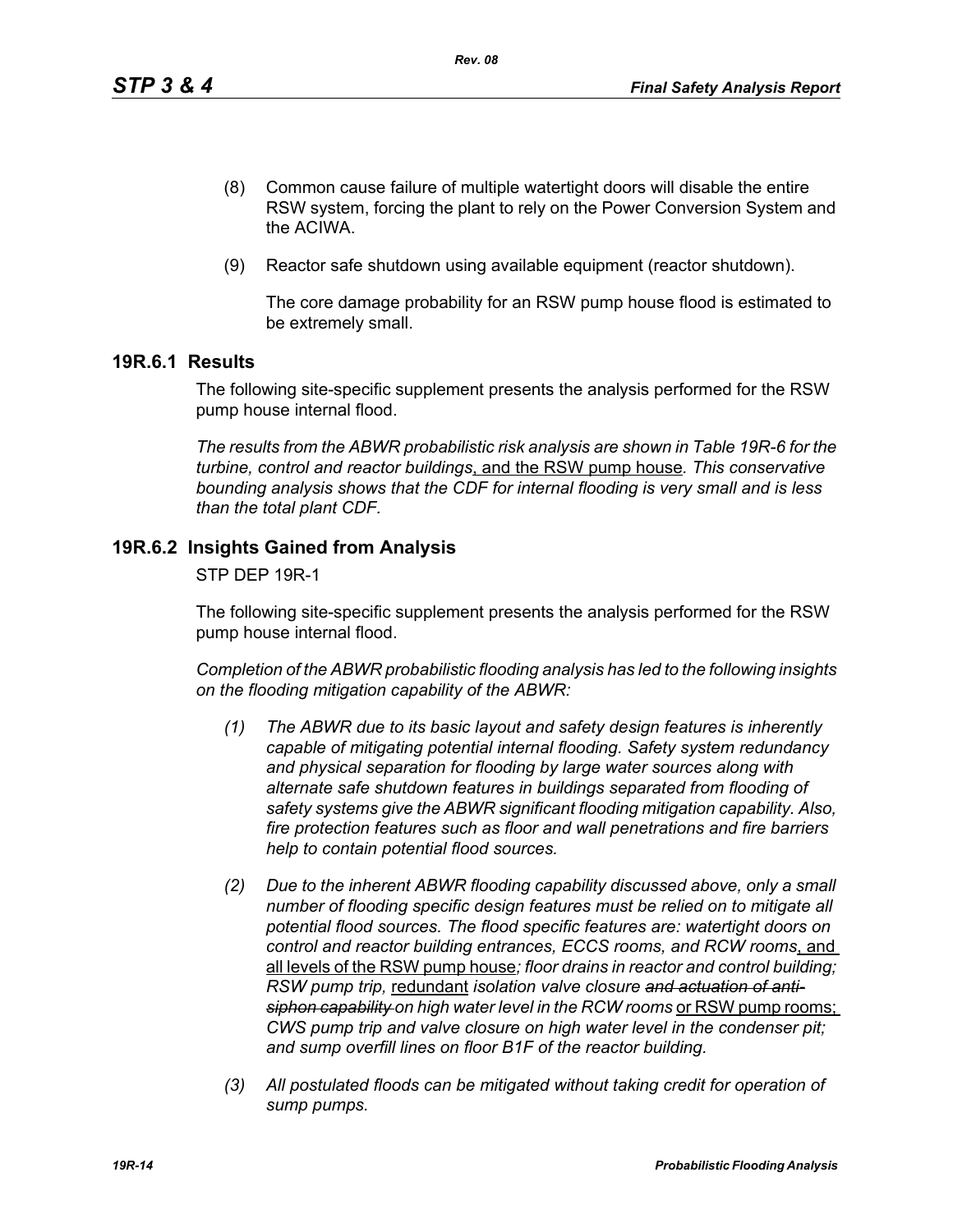*(4) While timely operator action can limit potential flood damage, all postulated floods can be adequately mitigated (from a risk perspective) without operator action.*

## **19R.6.4 Operator Actions**

STP DEP T1 5.0-1

The following site-specific supplement addresses the STP 3&4 design that has all openings to safety-related buildings below the Design Basis Flood (DBF) level closed.

*(1) Close* Verify all *watertight door*s *at* the *entrance to the control room* and Reactor Building *area*s are closed *if floods in the turbine building result in service building flooding.*

The following site-specific supplement presents the analysis performed for the RSW pump house internal flood.

(6) A leak in the RSW supply line before the manually-operated, locked open suction isolation valve cannot be isolated. This line is designed to break exclusion criteria which minimizes the likelihood of a major failure or leak.

*In the PRA, operator action of responding to a flood alarm has been modeled. Floods in the turbine, control and reactor buildings*, or the RSW pump house *result in alarms in the control room. It is assumed that flood procedures exist and operators are well trained to respond to flooding events. The operator failure probability depends upon the time available for taking action and are conservative values based on engineering judgment. The operator actions are not important in the sense that automatic actions will prevent core damage. However, timely operator action could limit the consequences of flood events.* 

### **19R.6.6 Conclusions**

The following site-specific supplement addresses the STP site being a high PCHS design.

*The conclusions from the ABWR probabilistic flooding analysis is that the risk from internal flooding is acceptably low. The estimated core damage frequency from all internal flood sources is very small for a low PCHS and slightly higher for a* the *high PCHS* design of STP 3 & 4*.*

### **19R.7 External Flooding Evaluation**

STP DEP T1 5.0-1

Summarized in the sections below is the probabilistic risk assessment (PRA) external flooding assessment for the STP 3 & 4 plants. External flooding is defined as intrusion of water from sources outside of plant buildings such that the ability of the plant to achieve safe shutdown is affected.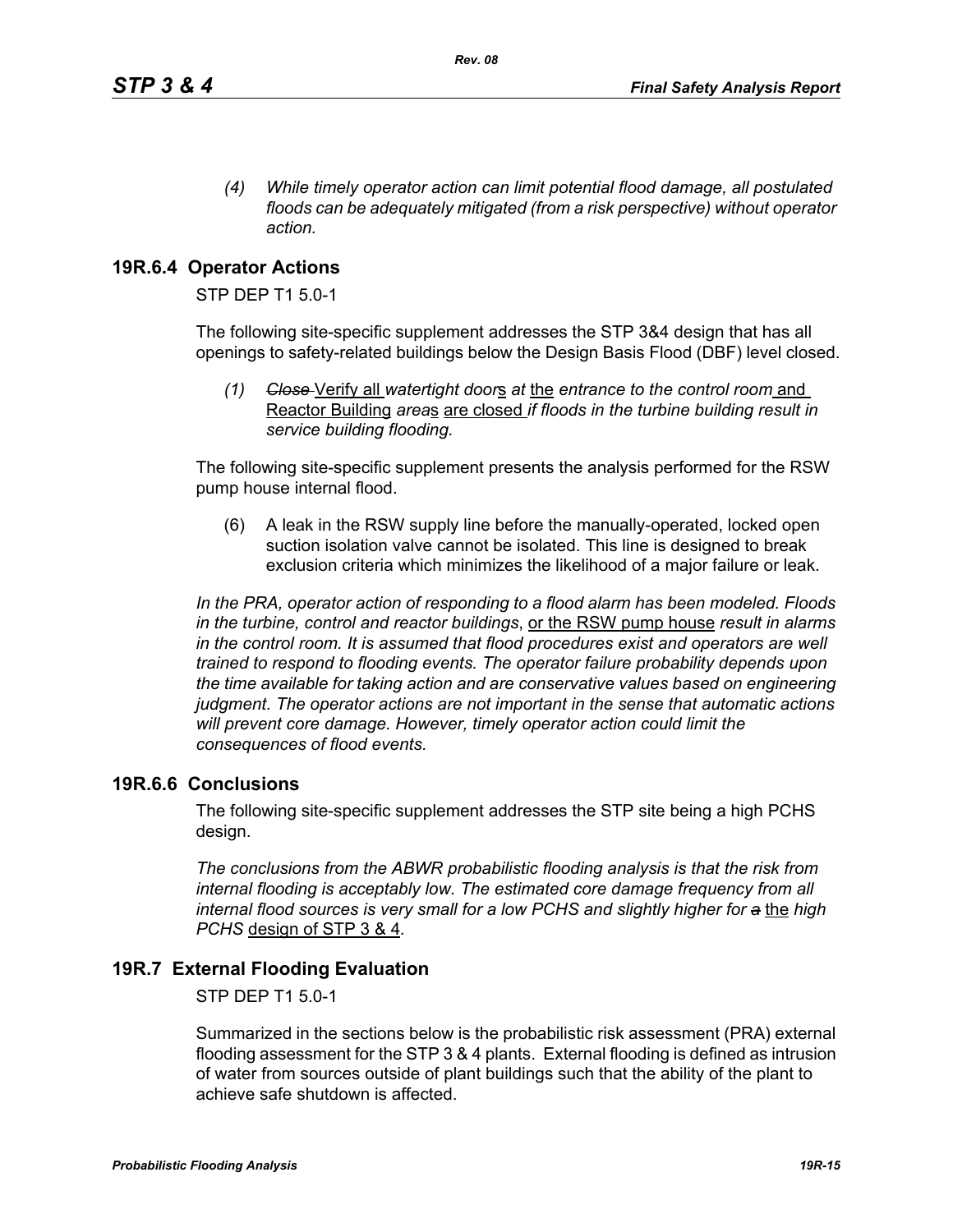## **19R.7.1 Methodology**

STP DEP T1 5.0-1

The "Addenda to ASME/ANS RA-S–2008, Standard for Level 1/Large Early Release Frequency Probabilistic Risk Assessment for Nuclear Power Plant Applications, ASME/ANS RA-Sa–2009" (Reference 19R-5), contains screening criteria for external events other than fire and seismic events in Subsection 6-2.3. In NUREG-1407 (Reference 19R-6), the NRC recommended a similar set of screening criteria for the Individual Plant Examination of External Events (IPEEE) required of all operating nuclear power plants.

In ASME/ANS RA-Sa–2009, Subsection 6-2.3, the fundamental criteria for screening external events other than fire and seismic events are as below:

> "There are three fundamental screening criteria embedded in the requirements here, as follows. An event can be screened out either

- *a.* if it meets the criteria in the NRC's 1975 Standard Review Plan (SRP) or a later revision; or
- *b.* if it can be shown using a demonstrably conservative analysis that the mean value of the frequency of the design-basis hazard used in the plant design is less than  $\sim 10^{-5}$ /yr and that the conditional core damage probability is  $\leq 10^{-1}$ , given the occurrence of the design-basis hazard event; or
- *c.* if it can be shown using a demonstrably conservative analysis that the CDF is  $<$ 10<sup>-6</sup>/vr."

The STP design for safety-related systems, structures and components satisfies the requirements of Standard Review Plan 3.4.2, Revision 3 which was in effect at the time of the Combined License Application. Criterion (a) of ASME/ANS RA-Sa–2009 Subsection 6-2.3 is satisfied for the external flood scenarios and these events are screened from detailed quantitative evaluation.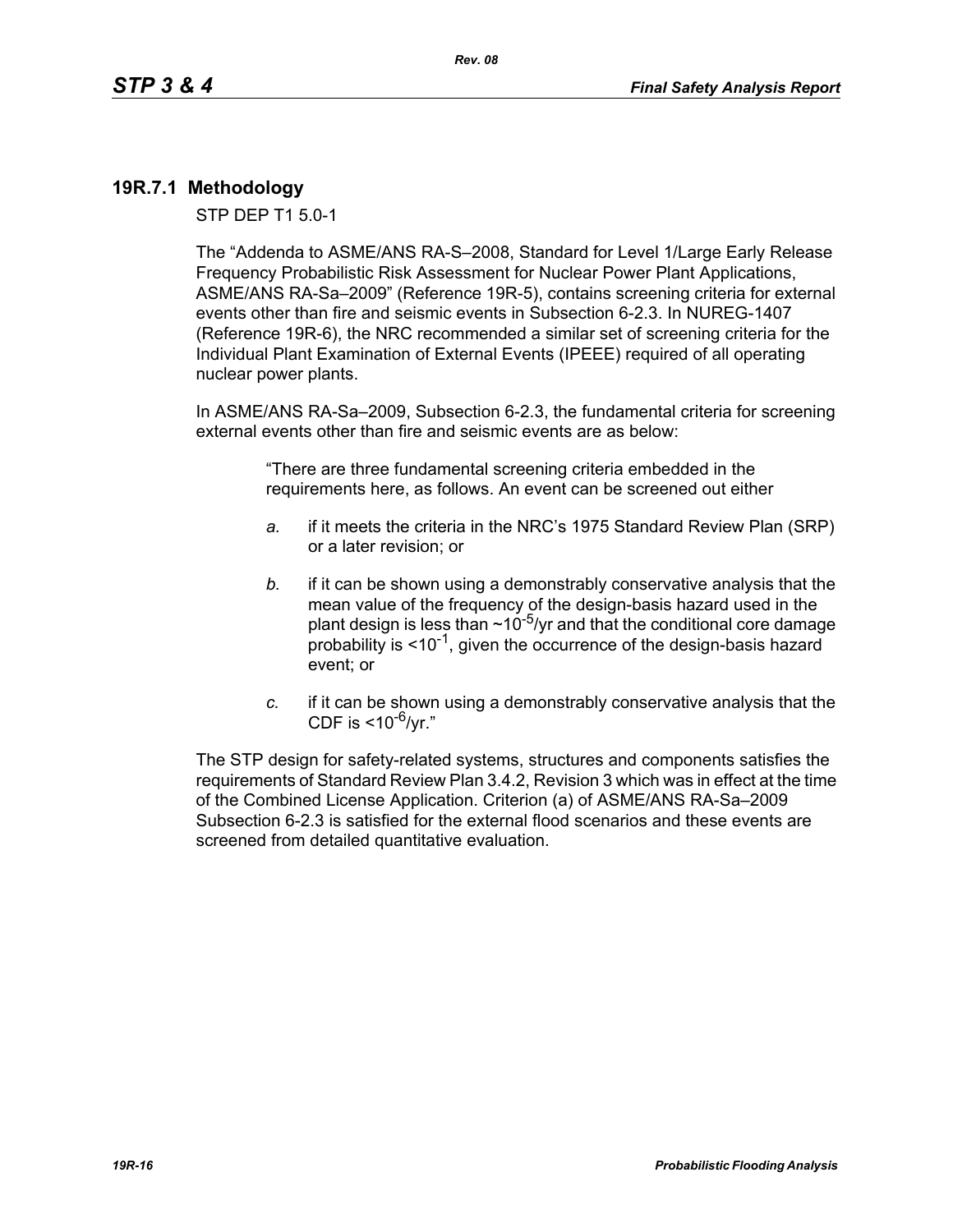### **19R.8 References**

The following site-specific supplement provides references.

- 19R-1 STPEGS 1&2 UFSAR Section 2.4, Hydrologic Engineering, Revision 13.
- 19R-2 "Prediction of Embankment Dam Breach Parameters," DSO-98-004, Dam Safety Office, Water Resources Research Laboratory, US Department of the Interior, Bureau of the Interior, July, 1998.
- 19R-3 South Texas Project Electric Generating Station Level 2 Probabilistic Safety Assessment and Individual Plant Examination, Revision 0.
- 19R-4 ANS 2.8-1992, Determining Design Basis Flooding at Power Reactor Sites, American Nuclear Society, 1992.
- 19R-5 Addenda to ASME/ANS RA-S–2008, Standard for Level 1/ Large Early Release Frequency Probabilistic Risk Assessment for Nuclear Power Plant Applications, ASME/ANS RA-Sa–2009, American Society for Mechanical Engineers and American Nuclear Society, February, 2009.
- 19R-6 "Procedural and Submittal Guidance for the Individual Plant Examination of External Events (IPEEE) for Severe Accident Vulnerabilities," Report NUREG-1407, U.S. Nuclear Regulatory Commission (1991).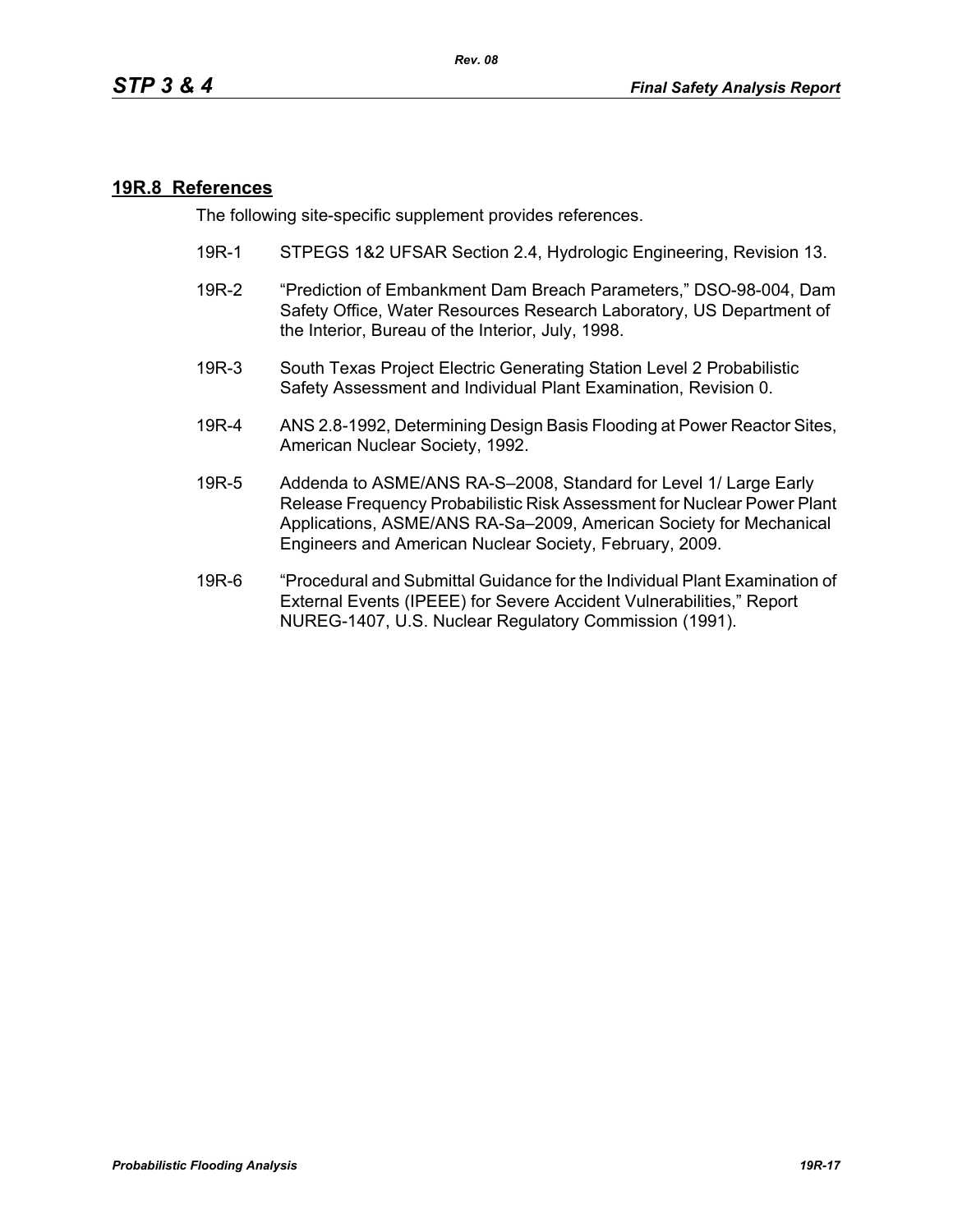| <b>Source</b>                                     | Capacity                                  | <b>Flow Rate</b>                                                                                                     | <b>Turbine</b><br><b>Building</b> | <b>Control</b><br><b>Building</b> | <b>RSW</b><br>Pump<br>House | <b>Reactor</b><br><b>Building</b> | <b>Service</b><br><b>Building</b> | Radwaste<br><b>Building</b> |
|---------------------------------------------------|-------------------------------------------|----------------------------------------------------------------------------------------------------------------------|-----------------------------------|-----------------------------------|-----------------------------|-----------------------------------|-----------------------------------|-----------------------------|
| <b>Reactor Service Water Unlimited</b><br>(RSW)   |                                           | 499.67-675<br>liters/sec/divpump.<br>(7,92010.700<br>GPM/ <del>div</del> pump.)<br>(6 pumps)                         |                                   | $\chi$                            | $\boldsymbol{\mathsf{X}}$   |                                   |                                   |                             |
| <b>Turbine Service Water</b>                      | Unlimited                                 | 42,6481,278 liters/s/pump<br>(45,00020.255 GPM/Pump)<br>(3 pumps)                                                    | $\chi$                            |                                   |                             |                                   |                                   |                             |
| Circulating Water (CW) Unlimited                  |                                           | 42,64818.927/iters/s/pump<br>(200,00300,000<br>GPM/pump)<br>$(34$ pumps)                                             | $\boldsymbol{X}$                  |                                   |                             |                                   |                                   |                             |
| <b>Fire Water</b>                                 | (330,000 gal/tank)<br>$(2 \text{ tanks})$ | 1,249,182 liters/tank 9.4694.6 liters/s/2-pumps<br>(4502788 GPM/pump<br>(2 pumps)                                    | $\chi$                            | $\chi$                            | $\boldsymbol{\mathsf{X}}$   | $\chi$                            | $\chi$                            | $\chi$                      |
| <b>Reactor Building</b><br>Cooling<br>Water (RCW) | 257,407 liters/div.<br>(68,000 gal/div)   | 360.874040 liters/s (A,B)<br>$(5, 7206252 \text{ GPM } (A, B))$<br>305.36344 liters/s (C)<br>(4,8405466 GPM (C)      |                                   | $\chi$                            |                             | $\chi$                            |                                   | $\chi$                      |
| <b>HVAC Normal Cooling</b><br>Water (HNCW)        | 113,562 liters<br>(30,000 gal)            | 406.94286 liters/s<br>(46954535 GPM)<br>$(5$ pumps)                                                                  |                                   | $\chi$                            |                             | $\chi$                            | $\chi$                            | X                           |
| <b>HVAC Emergency</b><br>Cooling Water (HECW)     | 113,562 liters<br>$(30,000 \text{ gal})$  | 7.57 - 43.8815.77 liters/s<br>(120-200250 GPM)<br>(Chilled)<br>21.51-35.58 liters/s<br>(341-564) GPM)<br>(Condenser) |                                   | $\chi$                            |                             | $\chi$                            | $\chi$                            | $\chi$                      |

*Probabilistic Flooding Analysis* 

**Probabilistic Flooding Analysis**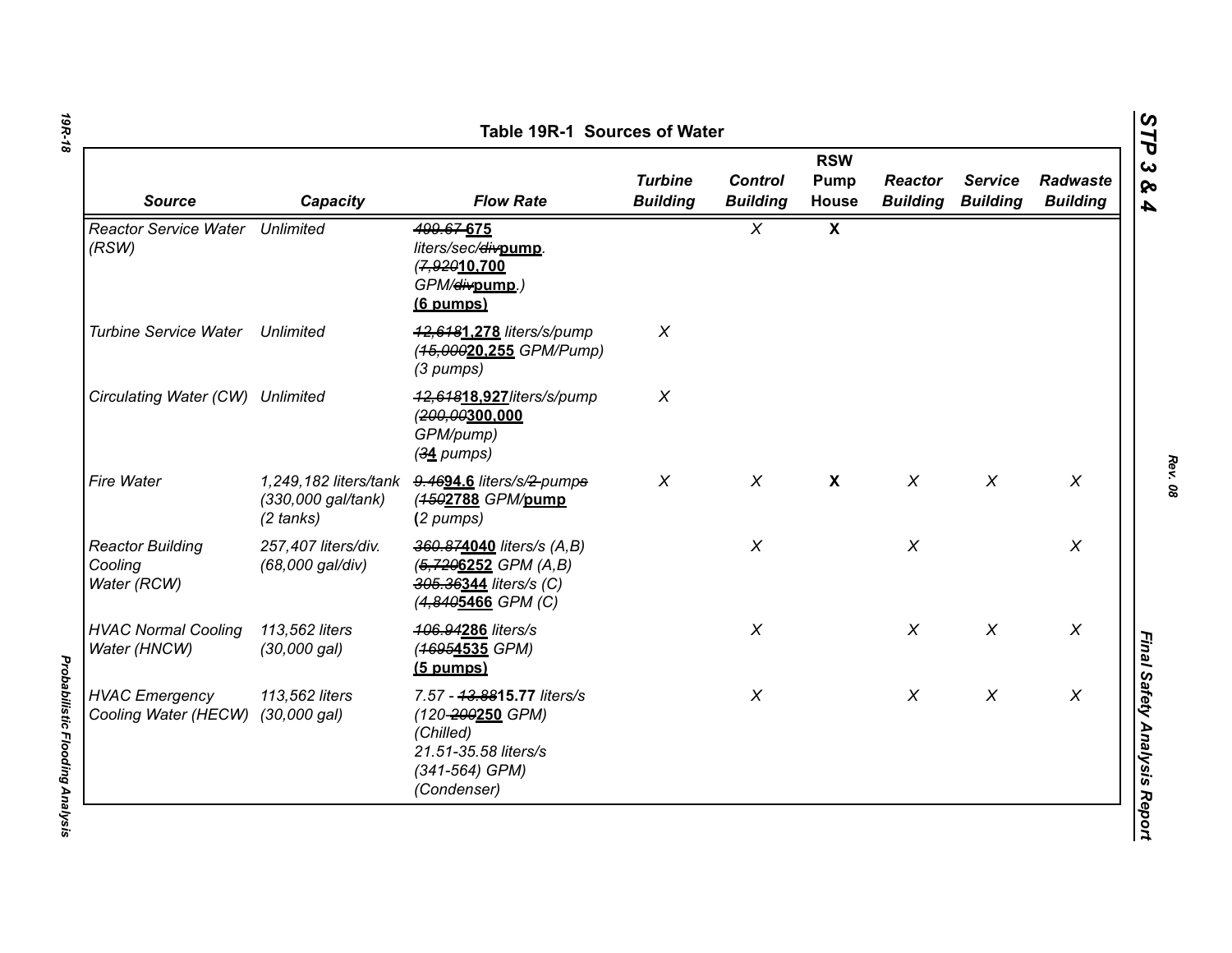| <b>Source</b>                                      | Capacity                          | <b>Flow Rate</b>                                        | <b>Turbine</b><br><b>Building</b> | <b>Control</b><br><b>Building</b> | <b>RSW</b><br><b>Pump</b><br>House | <b>Reactor</b><br><b>Building</b> | <b>Service</b><br><b>Building</b> | Radwaste<br><b>Building</b> |
|----------------------------------------------------|-----------------------------------|---------------------------------------------------------|-----------------------------------|-----------------------------------|------------------------------------|-----------------------------------|-----------------------------------|-----------------------------|
| Makeup Water<br>(Condensate)                       | 2,108,468 liters<br>(557,000 gal) | 104.10 liters/s<br>$(1,650$ GPM)                        | $\chi$                            |                                   |                                    | $\chi$                            |                                   | $\chi$                      |
| Makeup Water<br>(Purified)                         | 757,080 liters<br>(200,000 gal)   | 19.43 liters/s<br>(308 GPM)                             |                                   |                                   |                                    | $\pmb{\chi}$                      |                                   |                             |
| <b>Turbine Cooling Water</b><br>(TCW)              | 378,540 liters<br>$(100,000$ gal) | 4829.612524 liters/s<br>(29,00040,000 GPM)              | $\chi$                            |                                   |                                    |                                   |                                   |                             |
| Feedwater                                          | 757,080 liters                    | 2110.822750 liters/s<br>(33,60043,600 GPM)<br>(4 pumps) | $\pmb{\chi}$                      |                                   |                                    |                                   | $\pmb{\times}$                    |                             |
| City Water Suppression Unlimited 3,579,754<br>Pool | liters<br>$(947, 674$ gal)        | 12.62 liter/s                                           |                                   |                                   | $\boldsymbol{X}$                   |                                   |                                   |                             |
|                                                    |                                   |                                                         |                                   |                                   |                                    |                                   |                                   |                             |
|                                                    |                                   |                                                         |                                   |                                   |                                    |                                   |                                   |                             |
|                                                    |                                   |                                                         |                                   |                                   |                                    |                                   |                                   |                             |
|                                                    |                                   |                                                         |                                   |                                   |                                    |                                   |                                   |                             |
|                                                    |                                   |                                                         |                                   |                                   |                                    |                                   |                                   |                             |
|                                                    |                                   |                                                         |                                   |                                   |                                    |                                   |                                   |                             |
|                                                    |                                   |                                                         |                                   |                                   |                                    |                                   |                                   |                             |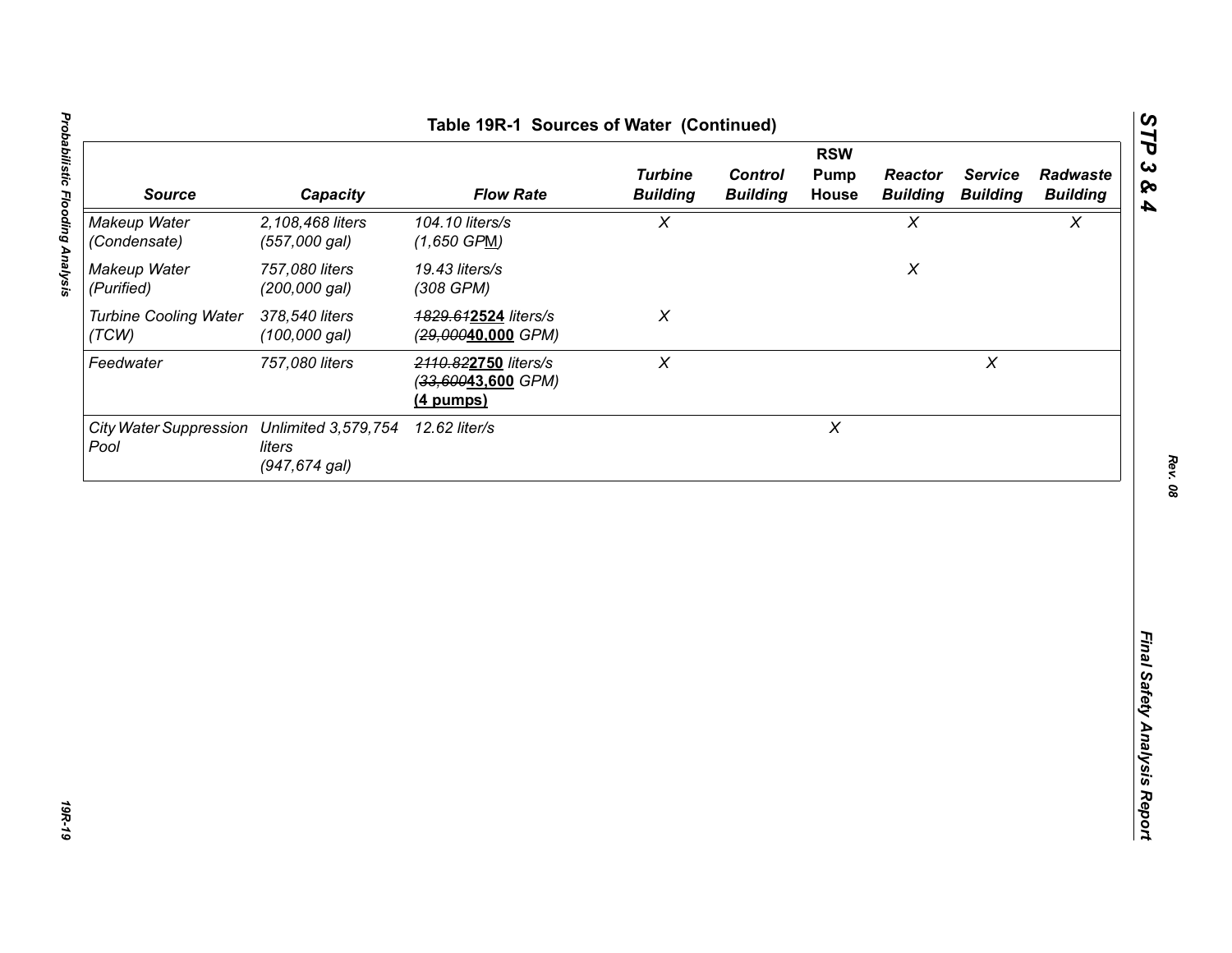### **Table 19R-6 Internal Flooding Core Damage Frequency (CDF)**

The information in this table is incorporated by reference with the following site-specific supplement: Low PCHS is not applicable to STP 3 & 4. The results for the site-specific RSW pump house internal flooding core damage frequency (CDF) applicable to the high PCHS of the STP 3&4 site is contained in plant-specific documentation that is not part of the FSAR.

| CDF (per reactor year) |                       |                   |  |  |  |
|------------------------|-----------------------|-------------------|--|--|--|
| <b>Building</b>        | Low PCHS <sup>*</sup> | <b>High PCHS*</b> |  |  |  |
| Turbine                | Not Applicable        |                   |  |  |  |
| Control                | Not Applicable        |                   |  |  |  |
| Reactor                | Not Applicable        |                   |  |  |  |
| <b>RSW Pump House</b>  | Not Applicable        | $***$             |  |  |  |
| Total                  | Not Applicable        |                   |  |  |  |

\*\* Not part of FSAR (contained in plant-specific PRA documentation).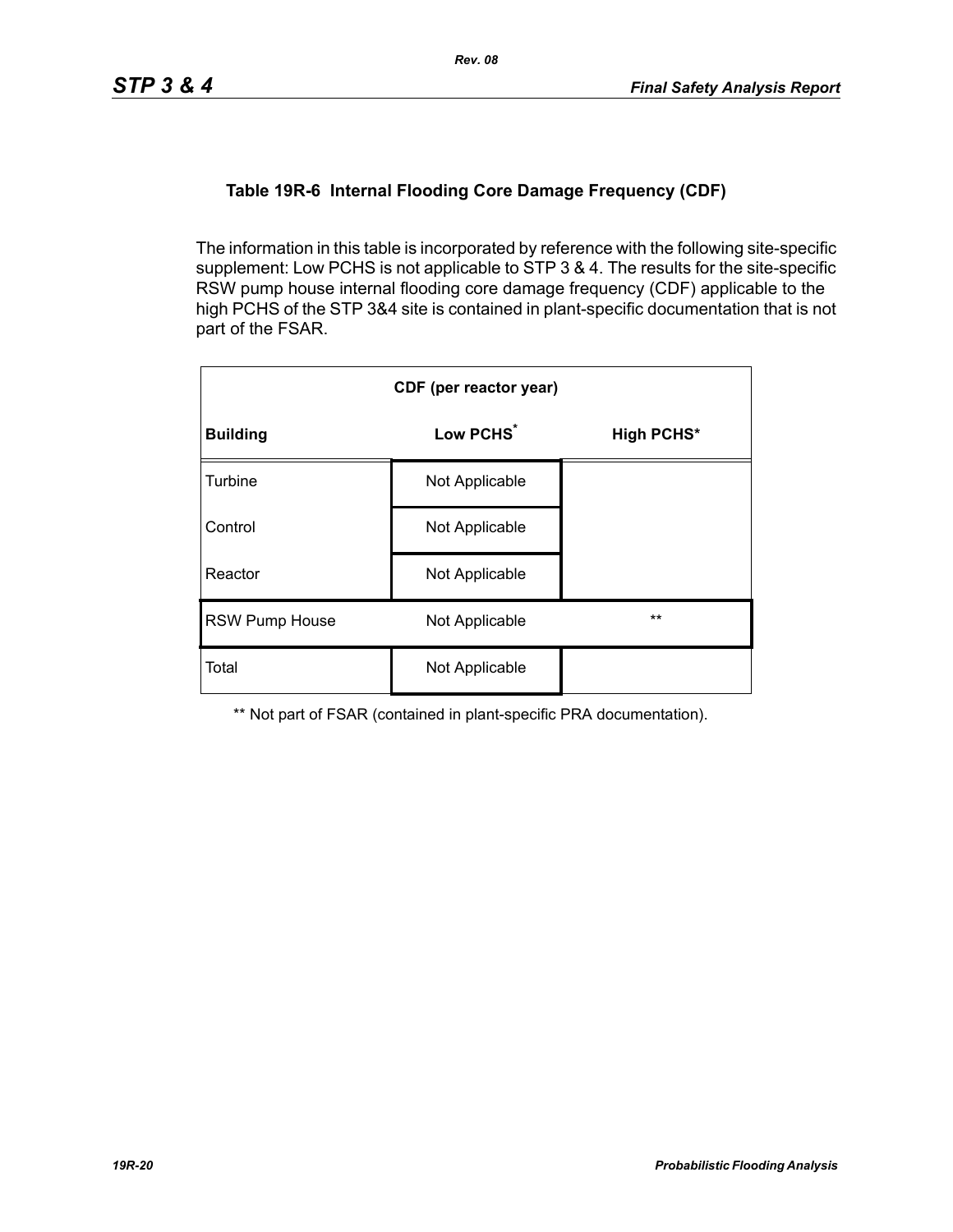| <b>Feature</b>                                                                                                                                                  | <b>Benefit</b>                                                                            |
|-----------------------------------------------------------------------------------------------------------------------------------------------------------------|-------------------------------------------------------------------------------------------|
| <b>RSW Pump House</b>                                                                                                                                           |                                                                                           |
| RSW pump rooms and electrical and HVAC<br>rooms have watertight doors.                                                                                          | Prevent flooding in one division from<br>affecting other divisions.                       |
| Watertight doors in the RSW pump house<br>are alarmed in the Control Room if not<br>dogged closed                                                               | Additional barrier to ensure watertight<br>integrity between pump rooms is<br>maintained. |
| Floor drains route water to first floor (RSW)<br>pump rooms).                                                                                                   | Protects equipment in rooms from water<br>damage and directs water to sump pumps.         |
| RSW pump rooms have sump pumps.                                                                                                                                 | Remove flood water from room to prevent<br>damage to equipment.                           |
| RSW pump room floor water level sensors<br>alarm at 0.4 meter and trip RSW pumps and<br>close redundant isolation valves at 1.5<br>meters in affected division. | Alert operator to RSW leak and shutoff RSW<br>supply if flooding were to continue.        |
| RCW/RSW room floor water level sensors alarm at<br>0.4 meter and trip RSW pumps and close redundant<br>isolation valves at 1.5 meters in affected division.     | Alert operator to RCW leak and shutoff RSW<br>supply if flooding were to continue.        |

# **Table 19R-7 ABWR Features to Prevent/Mitigate Flooding (Continued)**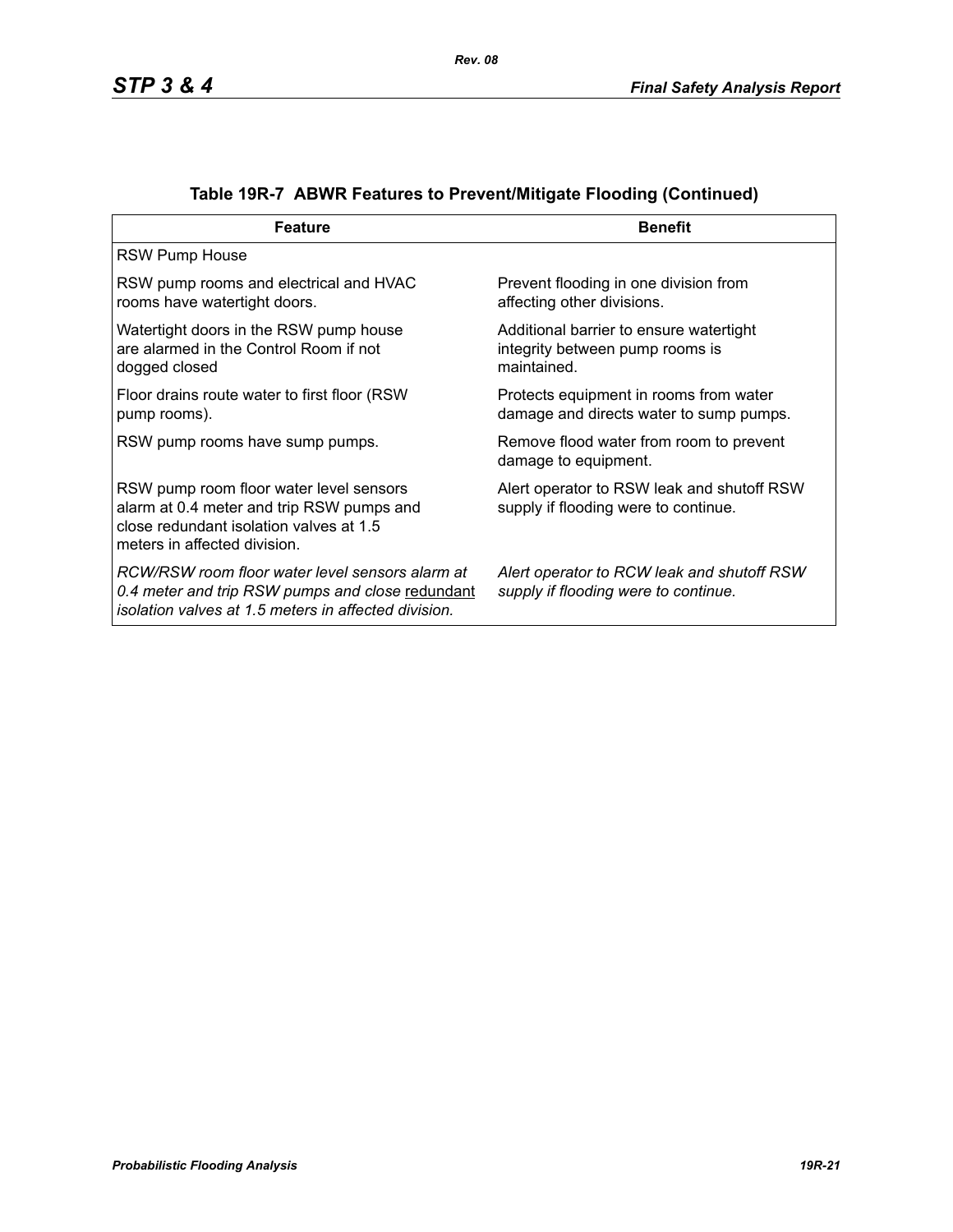# **Figure 19R-6 Reactor Building Arrangement - Elevation 12300 mm (1F)**

Figure 19R-6 is replaced by Chapter 21, Figure 1.2-8.